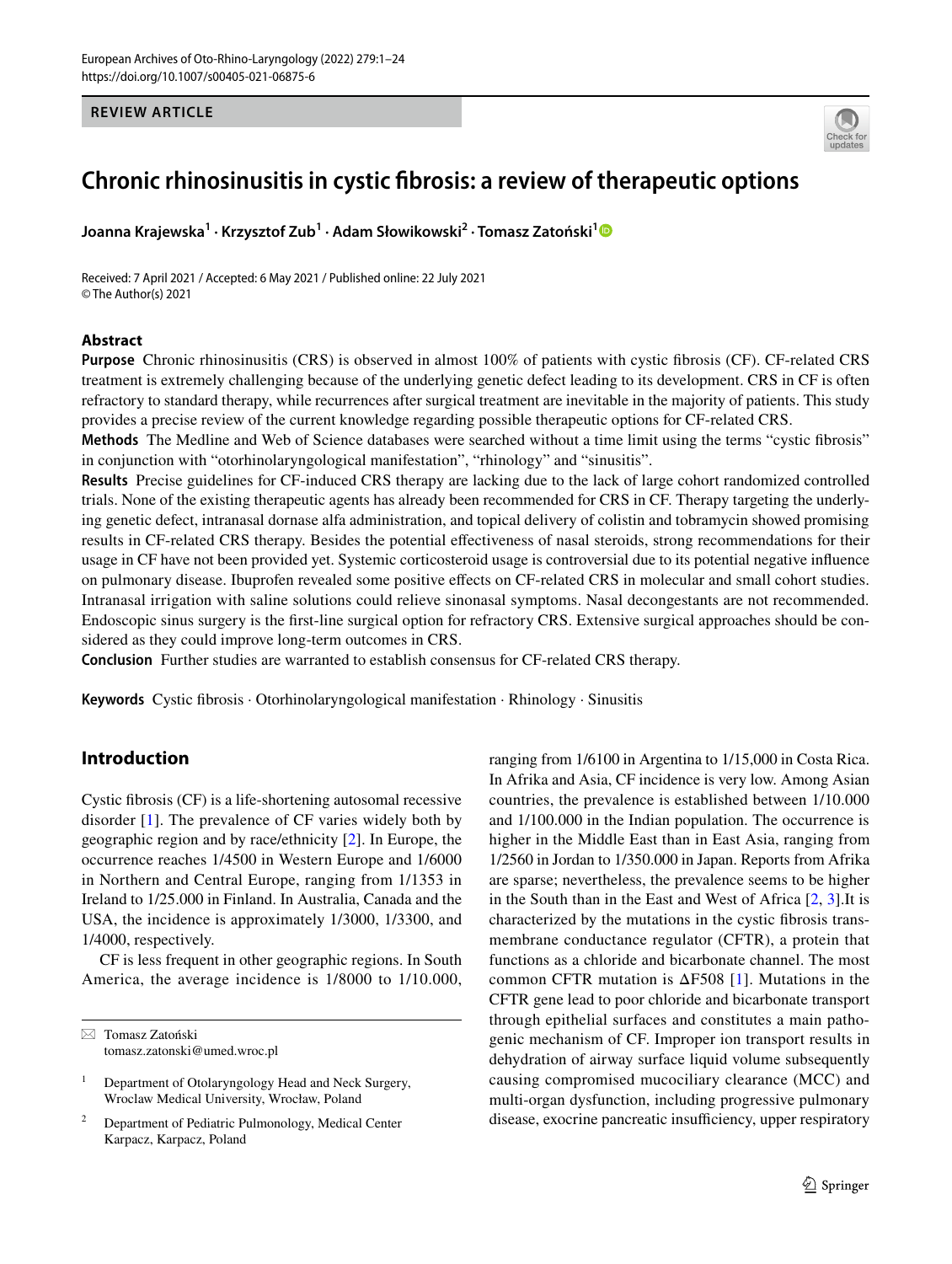tract (URT) malfunction, digestive and genitourinary system disorders [[4\]](#page-21-3).

The most common URT disorder in CF individuals is chronic rhinosinusitis (CRS) which develops secondary to mucus hyper-viscosity and impaired MCC [[1\]](#page-21-0). CRS negatively infuences the lower respiratory tract (LRT) via contributing to pulmonary exacerbations and signifcantly reduces patients' quality of life (QOL).

Currently, CF therapy is based on slowing down disease progression and preventing disease-induced long-term dysfunctions. Treatment of CF-related CRS is mainly aimed at reducing and alleviating CRS-related symptoms, as causative therapy for this condition has not already been provided. Management of CF-related CRS is extremely challenging, as this disease is often refractory to standard non-CF CRS treatment. Interventions targeting the underlying genetic defect in the CFTR gene could be revolutionary in CF treatment, nevertheless, their usefulness in CF-related CRS remains unknown and requires further studies.

# **Aim of the study**

The main aim of this study was to provide a brief review of the recommended therapeutic options for CF-related CRS.

# **Methods**

The Medline and Web of Science databases were searched without time limit but focusing on the newest report, using the terms "cystic fibrosis" in conjunction with "otorhinolaryngological manifestation", "rhinology" and "sinusitis". Auto-alerts in Medline were also considered. The reference lists of original papers and review articles were further searched for additional eligible sources. Articles that did not address the topics were excluded, while the full text of the remaining articles was examined and elaborated on. The search included articles without language limitations.

A total of 1288 articles were originally identifed using our search criteria. 1238 articles were excluded after abstract or full-text analysis because they did not exactly address the topic. Therefore, a total number of 50 studies were fnally chosen to prepare this manuscript. Studies on which this article was prepared were not limited to large cohorts, as a majority of reports were based on small ones. Because of the low prevalence of CF, lack of large clinical trials, sparse randomized controlled trials (RCTs) on CF-related otolaryngologic diseases, and the lack of precise recommendations for CF-related CRS, we did not exclude non-RTC studies.

### **Characteristics of chronic rhinosinusitis (CRS) in CF**

# **Prevalence**

The most common otolaryngological manifestation of CF is CRS. Based on the radiological evaluation, the prevalence of CRS in CF patients reaches up to 100%. CRS with or without nasal polyps (NP) is considered a hallmark of CFrelated CRS, and in the pediatric population, CRS with NP (CRSwNP) should always raise suspicion of CF [\[5](#page-21-4)]. Data on the geographical distribution of CF-related CRS itself, are missing. However, because of the fact that the prevalence of CRS is almost 100% in CF, the occurrence of sinonasal disease in various geographical regions and ethnicities could presumably be analogous to general distribution of CF. Nevertheless, other risk factors of CRS, including comorbidities, inhaled pollutants, allergens, irritants, toxins, and tobacco smoking that difer in various populations, may infuence the actual distribution of CF-related CRS [\[3](#page-21-2)]. Development of CRS in CF is mainly related to dysfunctional MCC that develops secondary to CFTR-dependent improper transepithelial passage of ions [[6\]](#page-21-5). Dysfunctional MCC leads to obstruction of natural sinuses' ostia and retention of dense mucus in sinuses. Therefore, a hypoxic environment that predisposes to chronic bacterial colonization of the sinuses is formed [[6\]](#page-21-5). Interestingly, CFTR mutation itself is considered a factor predisposing to CF-related CRS [[1\]](#page-21-0).

In general, approximately two-thirds of CF patients develop CRSwNP. Young et al. reported NP in 57% of children aged 5–18 years [[7\]](#page-21-6). CRSwNP in children younger than 6 years, especially if coexisting with LRT or pancreatic dysfunctions, strongly suggests underlying CF [[7\]](#page-21-6).

Unlike in the general population with NP, in CF patients, the development of NP is mainly related to neutrophilic and T-helper type 1-dominated infammatory response that signifcantly afects the therapeutic approach [\[8](#page-21-7)].

#### **Clinical presentation and symptomatology**

The actual frequency of CRS in CF is understated, as the majority of patients do not report CRS symptoms, even though they meet EPOS criteria for CRS and present sinonasal infammatory changes in imaging. Though sinonasal lesions observed in endoscopy or imaging are very common in CF patients they do not correlate with clinical symptoms. The prevalence of sinonasal changes in imaging in CF reached up to 100%, while only approximately 10–15% of adults with CF, and 20% of children, reported CRS symptoms [[1,](#page-21-0) [9\]](#page-21-8).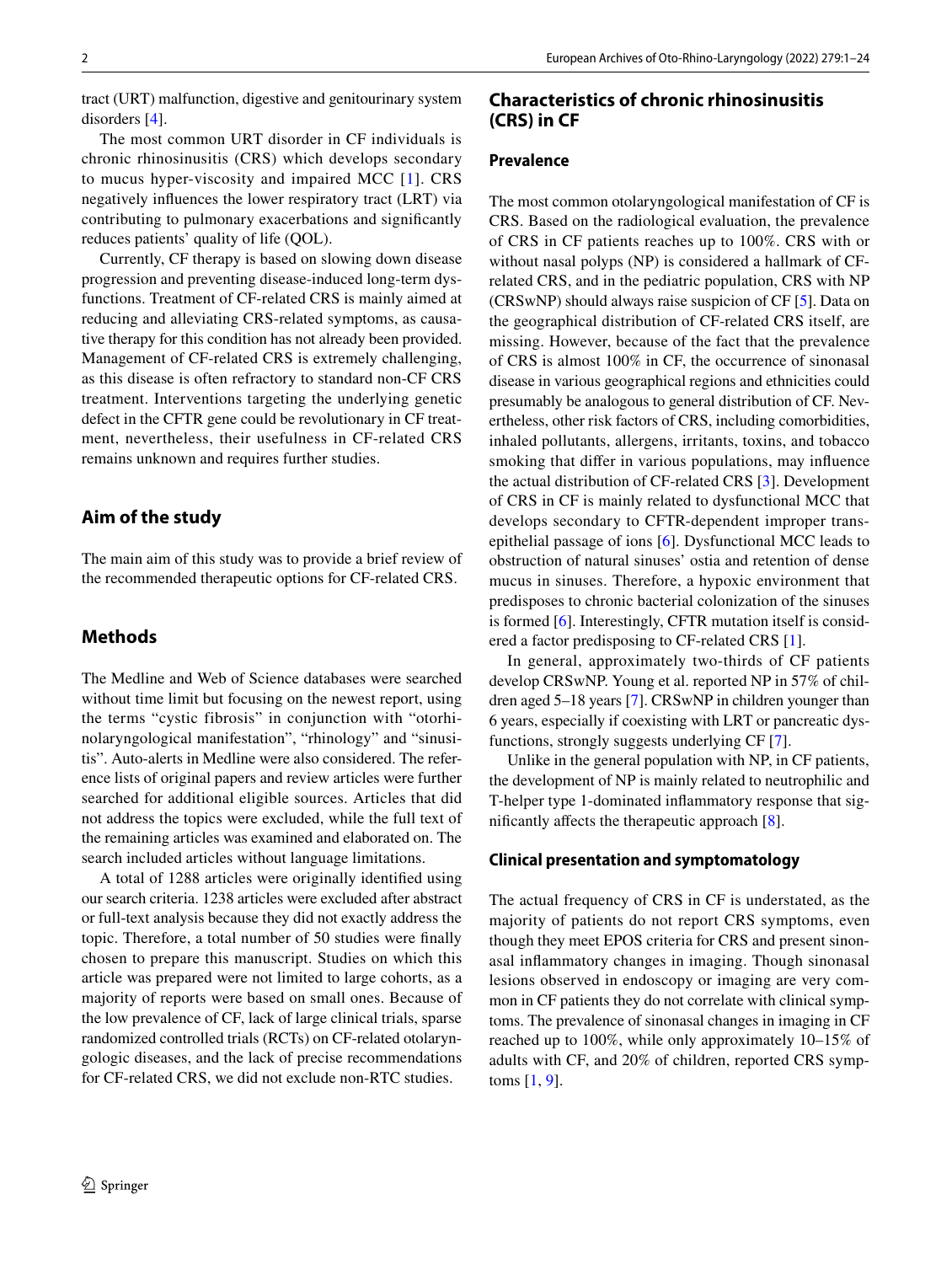Such discrepancy between the number of symptomatic patients and the frequency of infammatory changes in imaging could result from adaptation to CRS symptoms, a higher burden of LRT dysfunction or the fact that some patients are asymptomatic. Nevertheless, the clear explanation for such a correlation remains unknown [[9](#page-21-8)].

CF patients with CRSwNP typically present nasal obstruction, while those with CRS without NP (CRSsNP), especially adults, more commonly complain of headaches [\[9\]](#page-21-8). In contrast, children with CF rarely suffer from headaches and facial pain [[7\]](#page-21-6).

Generally, the majority of children with CF-related CRS reported nasal obstruction, rhinorrhea with anterior or postnasal drip, anosmia, and mouth breathing [[7\]](#page-21-6). Similarities between CRS, adenoid hypertrophy, and allergic rhinitis symptoms make the proper diagnosis of CF-related CRS challenging [[7\]](#page-21-6).

#### **Genotype–phenotype correlation**

The heterogeneity of genetic defects leading to CF development highlights the complex nature of this disease. It was discovered that the clinical manifestation of CF is determined by the type of the mutation in the CFTR gene and that the degree of CFTR dysfunction implies clinical presentation of the disease [\[10](#page-21-9), [11](#page-21-10)]. Additionally, genotype appears to infuence the severity of CF-related sinonasal disease and presumably may also interfere with the degree of sinus cavity development [[12](#page-21-11)]. Nevertheless, the exact patomechanism via which genotype determines the appearance of CFrelated sinonasal disease has not been established yet.

While the most common mutation in CFTR gene is F508del, almost 2000 genetic variants have already been reported [[13](#page-21-12)]. The mutations in CFTR gene were divided into six functional classes according to the mechanism via which they interfere with CFTR gene, subsequently deter-mining the cellular phenotype of CFTR defect [[13](#page-21-12)]. Class I mutations lead to improper synthesis of CFTR, class II mutations result in maturation defects, class III, IV, V and VI mutations lead to gating defect, conductance defect, decreased quantity, and reduced stability, respectively. Highrisk genotypes refer to two mutations in class I, II or III. They result in minimal function of CRTF gene and manifest as a more severe form of disease. In contrast, class IV, V and VI mutations lead to residual CFTR function and are responsible for less severe phenotypes [\[13](#page-21-12)]. Interestingly, besides the fact the residual CFTR function leads to the classic spectrum of CF, the disease is progressing more slowly than in cases with minimal CFTR activity  $[13]$  $[13]$ . The heterogeneity of the clinical presentation of the disease is remarkable as it is determined by the variability in the functional deficit of the CFTR protein in each of the six groups [[12](#page-21-11)].

Almost 90% of CF patients express at least one copy of F508del mutation. According to various authors, homozygosity for F508del was associated with more severe sinonasal disease, the presence of NPs and the higher propensity of endoscopic sinus surgery [[10,](#page-21-9) [11,](#page-21-10) [14](#page-21-13)]. Berhout et al. observed that CF individuals with class I–III mutations had signifcantly less developed frontal and sphenoid sinuses, higher opacification in the sinonasal area, and more frequent presence of bony sclerosis/osteoneogenesis, than those with other class mutations. Lund-Mackay scores were also signifcantly higher in the group with class I–III mutations [[14](#page-21-13)]. Similar diferences in Lund-Mackay scores between patients with high- and low-risk mutations were observed in a study conducted by Ferril et al. [[15](#page-21-14)]. In consistence with these observations, Halderman et al. reported that individuals with high-risk genotypes appeared to have more advanced sinonasal disease, as expressed by higher Lund-Mackay scores, than those with less severe genotypes. Frontal, sphenoid, and maxillary sinus hypoplasia/aplasia was also more commonly observed in patients with high-risk genotypes [[12\]](#page-21-11).

Heterozygotes for CFTR gene do not develop typical CF; however; the mutation in one allele could result in the development of CF-like disease [[10](#page-21-9)]. It was reported that carriers of the one mutation in CFRT gene, non-presenting the typical spectrum of CF, were up to fve times more prone to develop CRS than non-CF population [[10](#page-21-9)]. Calton et al. observed that CFTR heterozygotes with CRS had signifcantly smaller volume of the frontal and maxillary sinuses than those without mutations  $[16]$ . It was also implied that patients with CRS and a history of juvenile NPs, purulent chronic pansinusitis, frontal and sphenoid sinus hypoplasia, chronic pulmonary dysfunction, or fertility disorders should be examined whether they are CFTR heterozygotes [\[10](#page-21-9)].

The difficulty of determining a clear genotype–phenotype correlation regarding CF-related CRS emerges also from the presence of environmental factors and alternative genetic mutations that afect the presentation of sinonasal disease. Mutations indistinct from CFTR genes could modify the clinical presentation of CF-related CRS. For example, homozygotes for F508del and the T2R38 bitter taste receptor genotype expressed better SNOT-22 scores than homozygotes lacking this genotype [[10,](#page-21-9) [11\]](#page-21-10).

Studies analyzing the genotype–phenotype correlation regarding sinonasal disease in CF patients could result in incorporating patient-adjusted therapy aimed at modifying the existing causative genetic defect.

### **Imaging**

Sinuses CT scan is a useful tool in establishing the extent of CRS and other sinonasal abnormalities. Studies showed that pansinusitis, rather than infammation limited to particular sinuses, was typically observed in CF patients. The analysis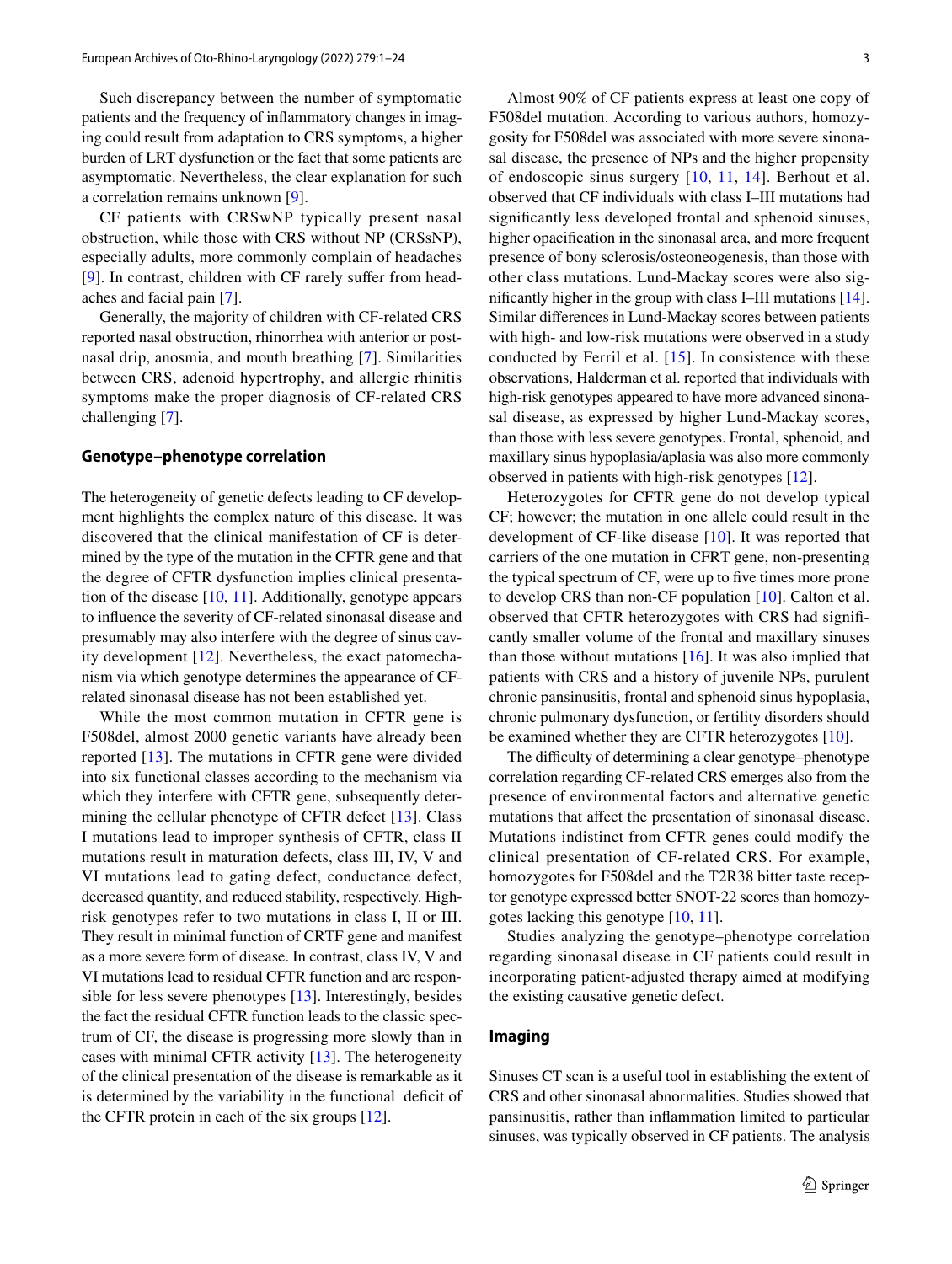| Type of drug      | Type of study                 | Drug administration                                                  | Treatment schedule                                                                               | Number of patients<br>$\left( n\right)$                              | Age (years)  | Outomes                                                                                                                                                                                                                              | evidence<br>Level of | EBM recommenda-<br>tion in CF-related<br>CRS |
|-------------------|-------------------------------|----------------------------------------------------------------------|--------------------------------------------------------------------------------------------------|----------------------------------------------------------------------|--------------|--------------------------------------------------------------------------------------------------------------------------------------------------------------------------------------------------------------------------------------|----------------------|----------------------------------------------|
| Dornase afla [38] | DBPC                          | generated by PARI<br>SINUS<br>tion using pulses<br>Sinonasal inhala- | Once a day for<br>$28~\mathrm{days}$                                                             | $n=23$                                                               |              | ventional inhalation<br>tion of rhinosinusi-<br>tis symptoms was<br>significant reduc-<br>SNOT-20 scores<br>5 years and older In contrast to con-<br>Improvement in<br>observed                                                      |                      | Not provided                                 |
| Dornase alfa [40] | DBPC                          | Intranasal delivery<br>via sidestream<br>nebulizer                   | 1 month after sinus<br>12 months starting<br>of dornase alfa for<br>Once a day 2.5 mg<br>surgery | Patients after FESS<br>$n=12$                                        | $10.6 + 2.7$ | A persistent improve-<br>ment in the sinona-<br>sal symptoms over<br>the 48 weeks after<br>Significant increase<br>Improvement in<br>Lund-Mackay<br>in FEV1<br>surgery<br>scores                                                     |                      | Not provided                                 |
| Dornase alfa [41] | Retrospective cohort<br>study | Sinonasal inhalation                                                 | Treatment schedule-<br>not reported                                                              | Patients undergoing<br>FESS (5 received<br>dornase alfa)<br>$n = 20$ | $11 - 29$    | Reduction of mucosal<br>The need for revision<br>during over 3 years<br>No change in pulmo-<br>was also decreased<br>nary function tests<br>during this period<br>sinonasal surgery<br>recurrence of NP<br>edema and no<br>follow-up | $\equiv$             | Not provided                                 |
| Dornase alfa [42] | Prospective cohort<br>study   | Inhaled dornase alfa<br>using PARI SINUS                             | 2.5 mg two times a<br>day for a year                                                             | $n=103$                                                              | $1 - 17$     | Significant shrinkage<br>of NP and improve-<br>ment in nasal<br>breathing                                                                                                                                                            | $\blacksquare$       | Not provided                                 |

Table 1 Juxtaposition of studies analyzing effects of various conservative interventions for CF-related CRS

<span id="page-3-0"></span> $\underline{\mathcal{D}}$  Springer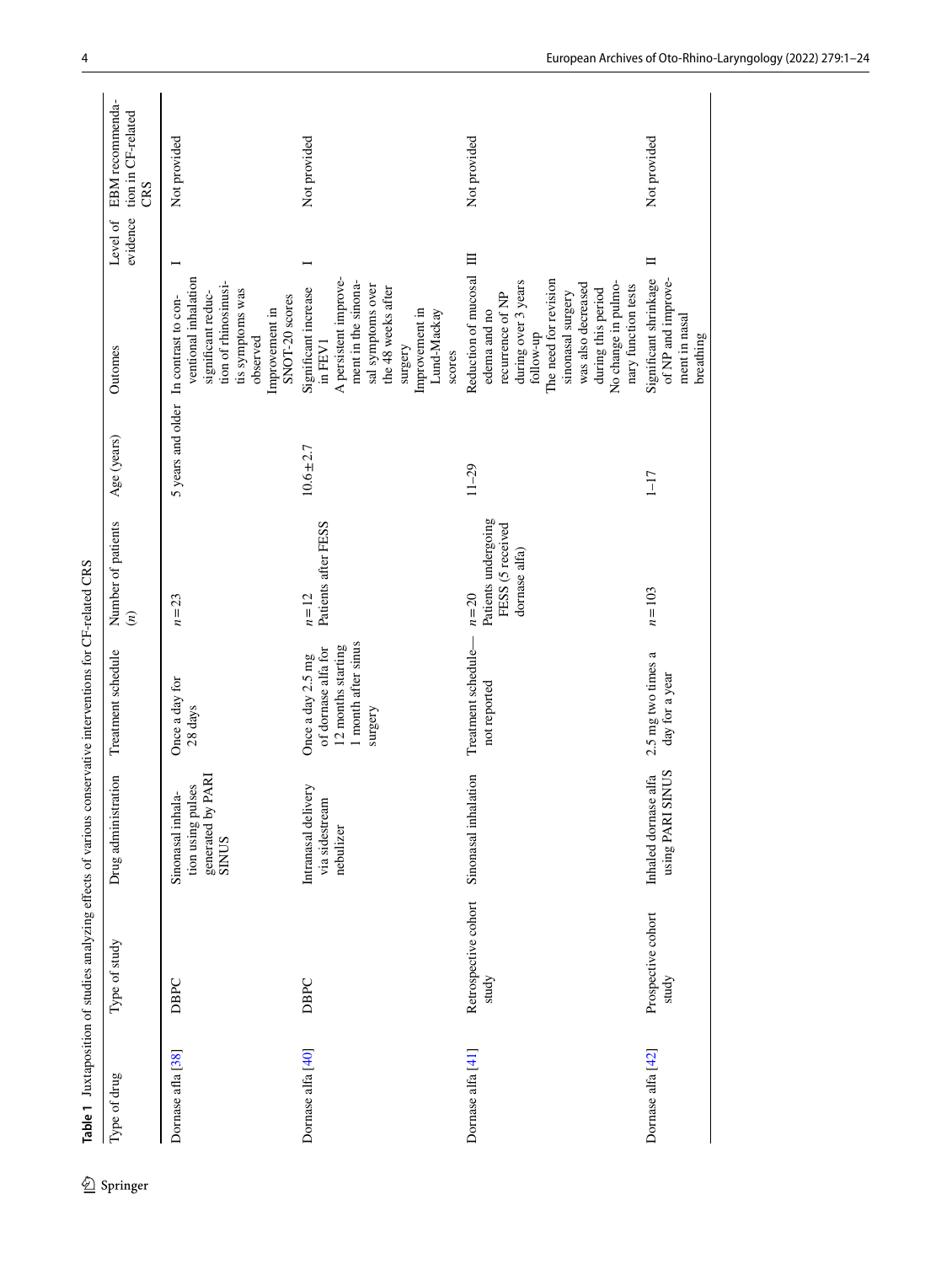| Table 1 (continued) |               |                     |                                                                 |                                                                                                                                                                                                  |                 |                                                                                                                                                                                                                                                                                                                                                                                                                 |                      |                                              |
|---------------------|---------------|---------------------|-----------------------------------------------------------------|--------------------------------------------------------------------------------------------------------------------------------------------------------------------------------------------------|-----------------|-----------------------------------------------------------------------------------------------------------------------------------------------------------------------------------------------------------------------------------------------------------------------------------------------------------------------------------------------------------------------------------------------------------------|----------------------|----------------------------------------------|
| Type of drug        | Type of study | Drug administration | Treatment schedule                                              | Number of patients<br>$\left( n\right)$                                                                                                                                                          | Age (years)     | Outomes                                                                                                                                                                                                                                                                                                                                                                                                         | evidence<br>Level of | EBM recommenda-<br>tion in CF-related<br>CRS |
| Ivacaftor [47]      | Case report   | <b>Oral</b>         | 150 mg of ivacaftor<br>One-month therapy<br>based on daily      | standing CF-related<br>(P205S) and severe<br>mutation (G551D)<br>woman with long-<br>surgical treatment<br>CRS refractory to<br>conservative and<br>$n=1$ Caucasian<br>Mild mutation<br>Carrying | 23              | caftor could reverse<br>CF-related sinusitis<br>the pathogenesis of<br>via reducing airway<br>obstructed sinuses)<br>tion provided: iva-<br>Reversed changes in<br>Additional informa-<br>sinus CT (almost<br>Significant clinical<br>enhancing its pH<br>of sinus changes<br>CRS symptoms<br>improvement in<br>total resolution<br>Improvement in<br>of completely<br>stickiness and<br>surface liquid<br>FEV1 | $\geq$               | Not provided                                 |
| Ivacaftor [48]      | Case report   | <b>Oral</b>         | Dose of ivacaftor<br>and duration of<br>therapy-not<br>reported | Girl with CF-related<br>standard treatment<br>CRS refractory to<br>F508del/S1215N<br>with genotype<br>$n=1$                                                                                      | $\overline{17}$ | sinuses' opacifica-<br>total resolution of<br>tion of sinonasal<br>Significant reduc-<br>tion in CT scan<br>symptoms and                                                                                                                                                                                                                                                                                        | $\geq$               | Not provided                                 |
| Ivacaftor [49]      | Case report   | <b>Oral</b>         | 18 months, dose not<br>reported                                 | F508del/G551D<br>Woman with<br>mutation<br>$n=1$                                                                                                                                                 | $\overline{0}$  | 1.5 years follow up<br>No pulmonary exac-<br>Complete resolution<br>of CRS symptoms<br>paranasal sinuses'<br>erbations during<br>and significant<br>reduction of<br>changes                                                                                                                                                                                                                                     | $\geq$               | Not provided                                 |
| Ivacaftor [50]      | Case series   | <b>Oral</b>         | 6 months, dose not<br>reported                                  | Patients with G551D-<br>CFTR mutation<br>$n=12$                                                                                                                                                  | $10 - 44$       | Significant improve-<br>sinuses' pneumati-<br>ment in paranasal<br>Improvement in<br>zation in CT<br>FEV1                                                                                                                                                                                                                                                                                                       | $\geq$               | Not provided                                 |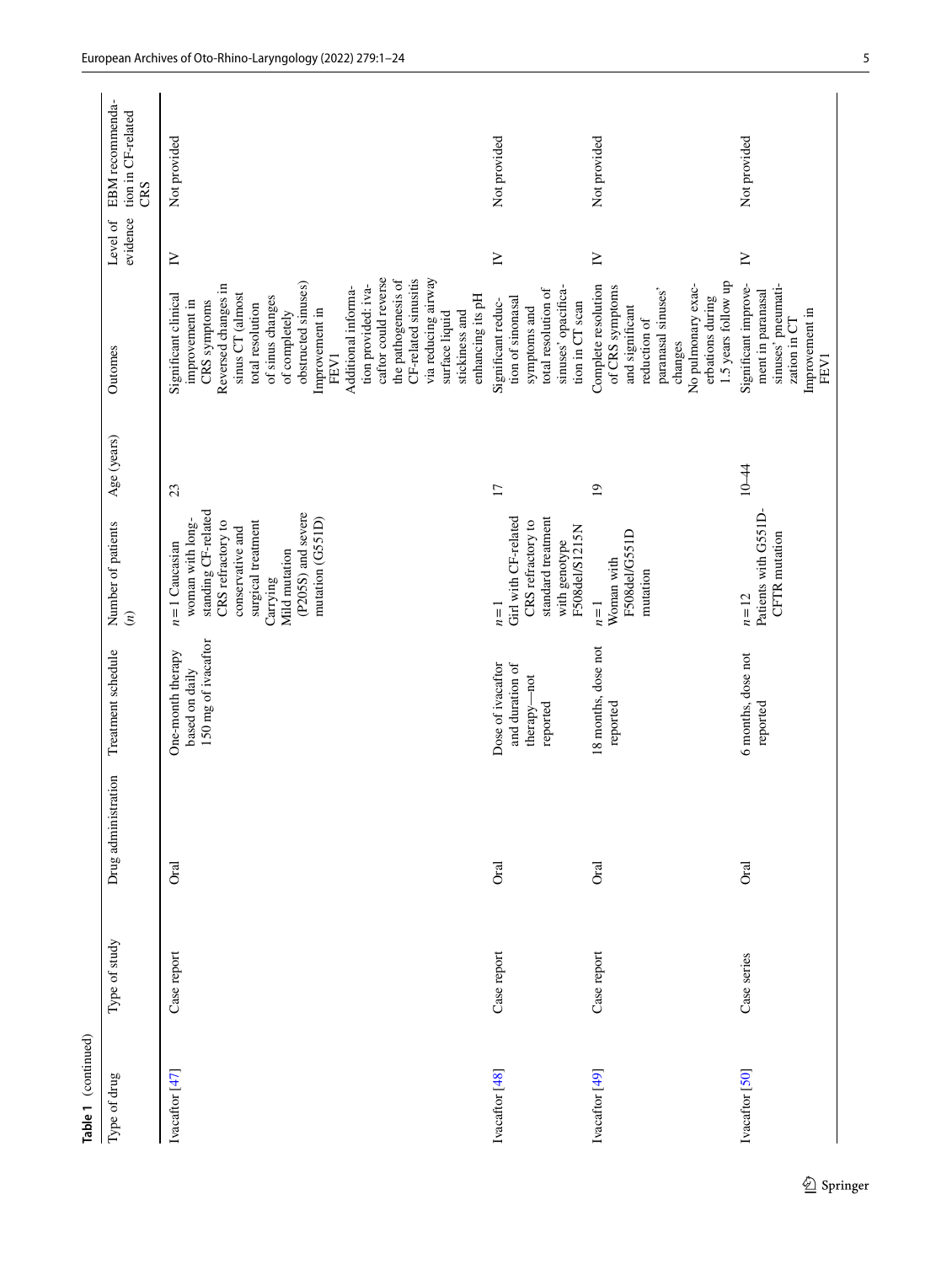| EBM recommenda-<br>evidence tion in CF-related<br>CRS | Not provided                                                                                                                                                                      | Not provided                                                                                                                                                                                                                                                   | Not provided                                                                   |
|-------------------------------------------------------|-----------------------------------------------------------------------------------------------------------------------------------------------------------------------------------|----------------------------------------------------------------------------------------------------------------------------------------------------------------------------------------------------------------------------------------------------------------|--------------------------------------------------------------------------------|
| Level of                                              | ⊨                                                                                                                                                                                 | ᄇ                                                                                                                                                                                                                                                              | Ξ                                                                              |
| Outomes                                               | and 6-month follow<br>SNOT-20 question-<br>Significant improve-<br>naire at the $1$ -, $3$ -,<br>psychological and<br>ment of the QOL<br>sleep domains in<br>in rhinologic,<br>qn | opacification in CT<br>Significant improve-<br>ment in CF-related<br>Improved sinonasal<br>sinonasal disease<br>Decrease in patho-<br>nitric oxide level<br>nasal endoscopy<br>increase of nasal<br>logic changes in<br>Reduced sinus<br>symptoms and<br>scans | Significant improve-<br>ured by SNOT-22<br>ment in sinonasal<br>symptoms meas- |
| Age (years)                                           | 6 years and older                                                                                                                                                                 | $9 - 26$                                                                                                                                                                                                                                                       | $29.92 \pm 12.46$                                                              |
| Number of patients<br>$\left(\mathfrak{n}\right)$     | 129                                                                                                                                                                               | S1251N class III<br>gating mutation<br>Patients with an<br>$n=8$                                                                                                                                                                                               | least one copy of<br>Patients with at<br>F508 <sub>del</sub><br>$n = 25$       |
| Treatment schedule                                    | 6 months, dose not<br>reported                                                                                                                                                    | $2$ months, $150$ mg<br>two times a day                                                                                                                                                                                                                        | 5 months, dose not<br>reported                                                 |
| Drug administration                                   | ā                                                                                                                                                                                 | <b>Oral</b>                                                                                                                                                                                                                                                    | <b>Oral</b>                                                                    |
| Type of study                                         | Prospective cohort<br>study                                                                                                                                                       | Prospective observa-<br>tional study                                                                                                                                                                                                                           | Retrospective cohort<br>study                                                  |
| Type of drug                                          | Ivacaftor [46]                                                                                                                                                                    | Ivacaftor [51]                                                                                                                                                                                                                                                 | tezacaftor-ivacaftor<br>Elexacaftor-<br>$\overline{62}$                        |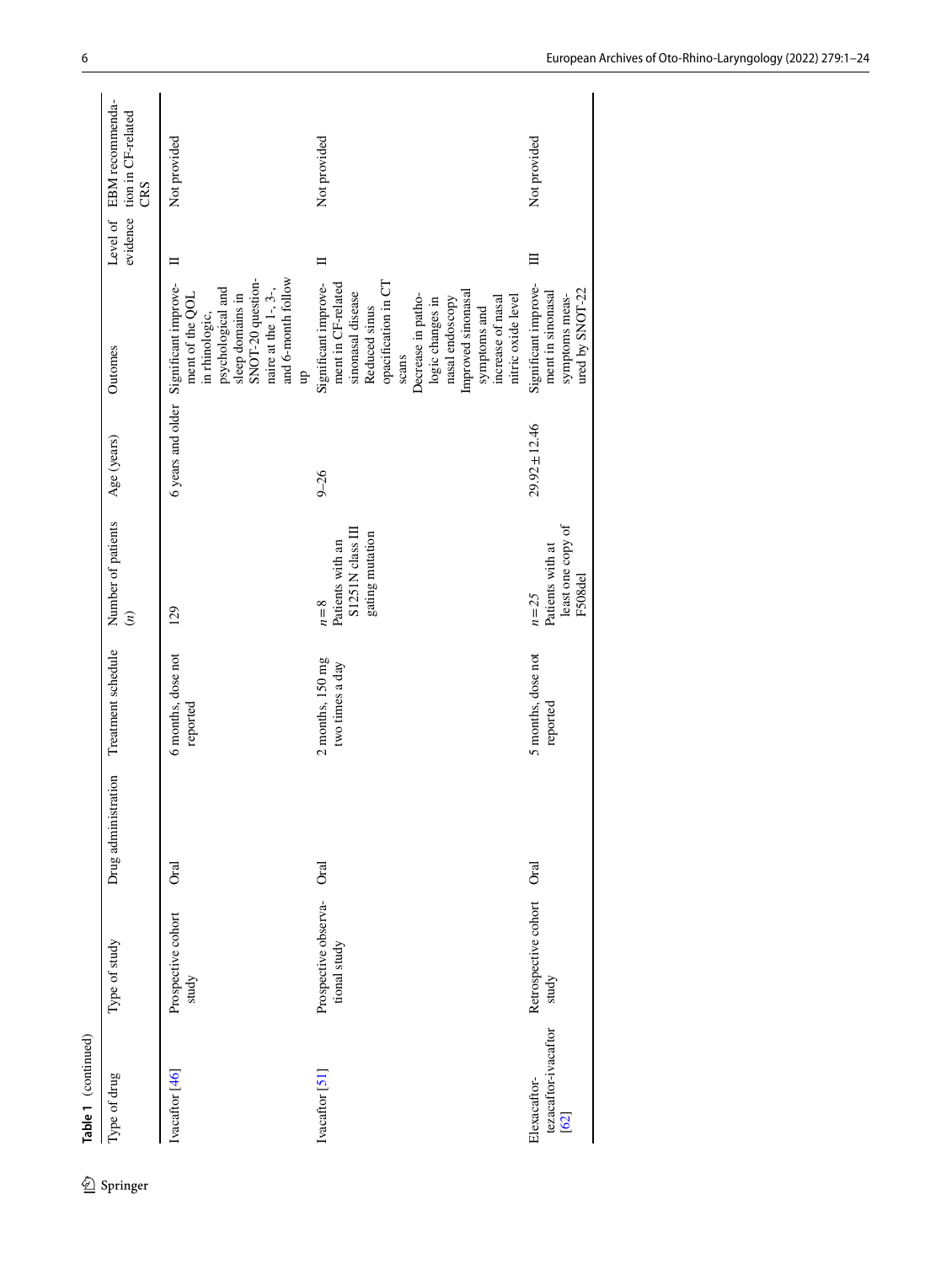| Table 1 (continued)                                |                           |                     |                                |                                                            |              |                                                                                                                                                                                                                                                                                                                                 |                                                                |
|----------------------------------------------------|---------------------------|---------------------|--------------------------------|------------------------------------------------------------|--------------|---------------------------------------------------------------------------------------------------------------------------------------------------------------------------------------------------------------------------------------------------------------------------------------------------------------------------------|----------------------------------------------------------------|
| Type of drug                                       | Type of study             | Drug administration | Treatment schedule             | Number of patients<br>$\widetilde{c}$                      | Age (years)  | Outomes                                                                                                                                                                                                                                                                                                                         | Level of EBM recommenda-<br>evidence tion in CF-related<br>CRS |
| tezacaftor-ivacaftor study<br>Elexacaftor-<br>[63] | Retrospective cohort Oral |                     | 3 months, dose not<br>reported | least one copy of<br>Patients with at<br>F508del<br>$n=23$ | $34 \pm 1.8$ | Significant improve-<br>Patients undergoing<br>tor therapy before<br>incorporation had<br>ment in sinonasal<br>symptoms meas-<br>greater improve-<br>ment than those<br>therapy was the<br>ured by SNOT-<br>CFTR modula-<br>and respiratory<br>22 and CFQ-R,<br>in whom triple<br>triple therapy<br>respectively<br>initial one | Not provided                                                   |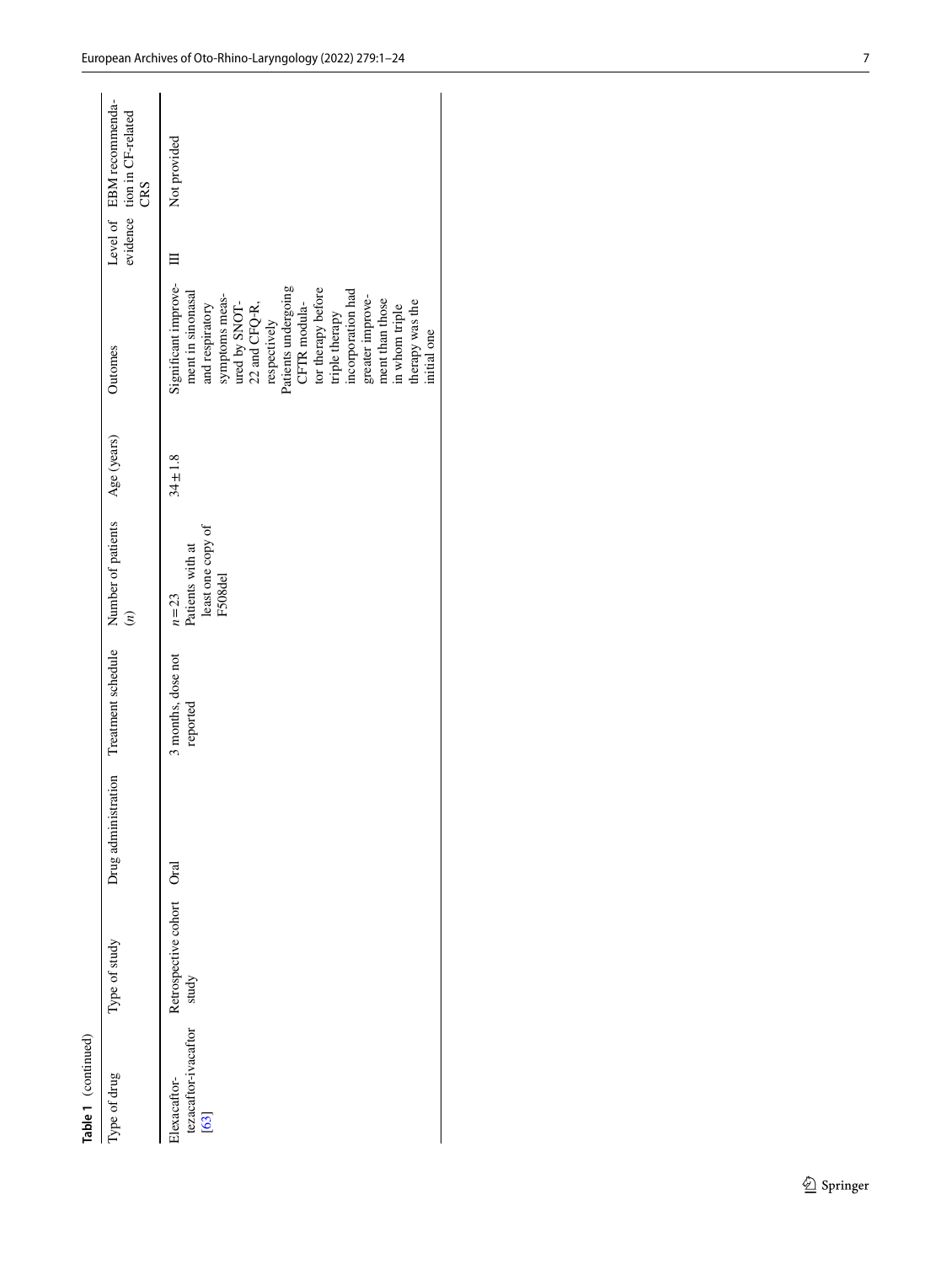| Type of drug               | Type of study                        | Drug administration | Treatment schedule                                                                                                                                                   | Number of patients<br>$\left( n\right)$                                           | Age (years) | Outomes                                                                                                                                                                                                                                                                                                                                                                                                                                                                                                                                                                                                                                          | evidence<br>Level of | EBM recommenda-<br>tion in CF-related<br>CRS |
|----------------------------|--------------------------------------|---------------------|----------------------------------------------------------------------------------------------------------------------------------------------------------------------|-----------------------------------------------------------------------------------|-------------|--------------------------------------------------------------------------------------------------------------------------------------------------------------------------------------------------------------------------------------------------------------------------------------------------------------------------------------------------------------------------------------------------------------------------------------------------------------------------------------------------------------------------------------------------------------------------------------------------------------------------------------------------|----------------------|----------------------------------------------|
| Ibuprofen <sup>[43]</sup>  | Retrospective cohort<br>study        | <b>Oral</b>         | doses per day, mean<br>duration 52 months<br>40.9 mg/kg/day in 2                                                                                                     | sal disease (12 with<br>Patients with sinona-<br>$n=19$<br>$\widehat{\mathbf{E}}$ | $5 - 15$    | ibuprofen use could<br>be a potential thera-<br>peared shortly after<br>potential protective<br>NPs in CF children<br>patients, NPs reap-<br>ment implying the<br>ibuprofen-induced<br>cessation of treat-<br>In individuals with-<br>out NPs prior and<br>treatment discon-<br>Authors concluded<br>effects were only<br>temporary, as, in<br>during ibuprofen<br>role of ibuprofen<br>peutic option for<br>Resolution of NPs<br>weight-adjusted<br>therapy, polyps<br>the majority of<br>during therapy,<br>against polyps'<br>that long-term,<br>occurred after<br>high-dose and<br>was observed<br>development<br>nevertheless,<br>tinuation | $\equiv$             | Not provided                                 |
| Tobramycin <sup>[30]</sup> | Prospective observa-<br>tional study | Nasal irrigation    | 20 mg of tobramycin<br>sinonasal surgery<br>(initiated 10 days<br>after the surgery)<br>added to the last<br>saline irrigation<br>once a day after<br>50 mL of nasal | $n = 37$                                                                          | $4 - 39$    | recurrent exacerba-<br>Decreased rate of<br>tions                                                                                                                                                                                                                                                                                                                                                                                                                                                                                                                                                                                                | $\Box$               | Not provided                                 |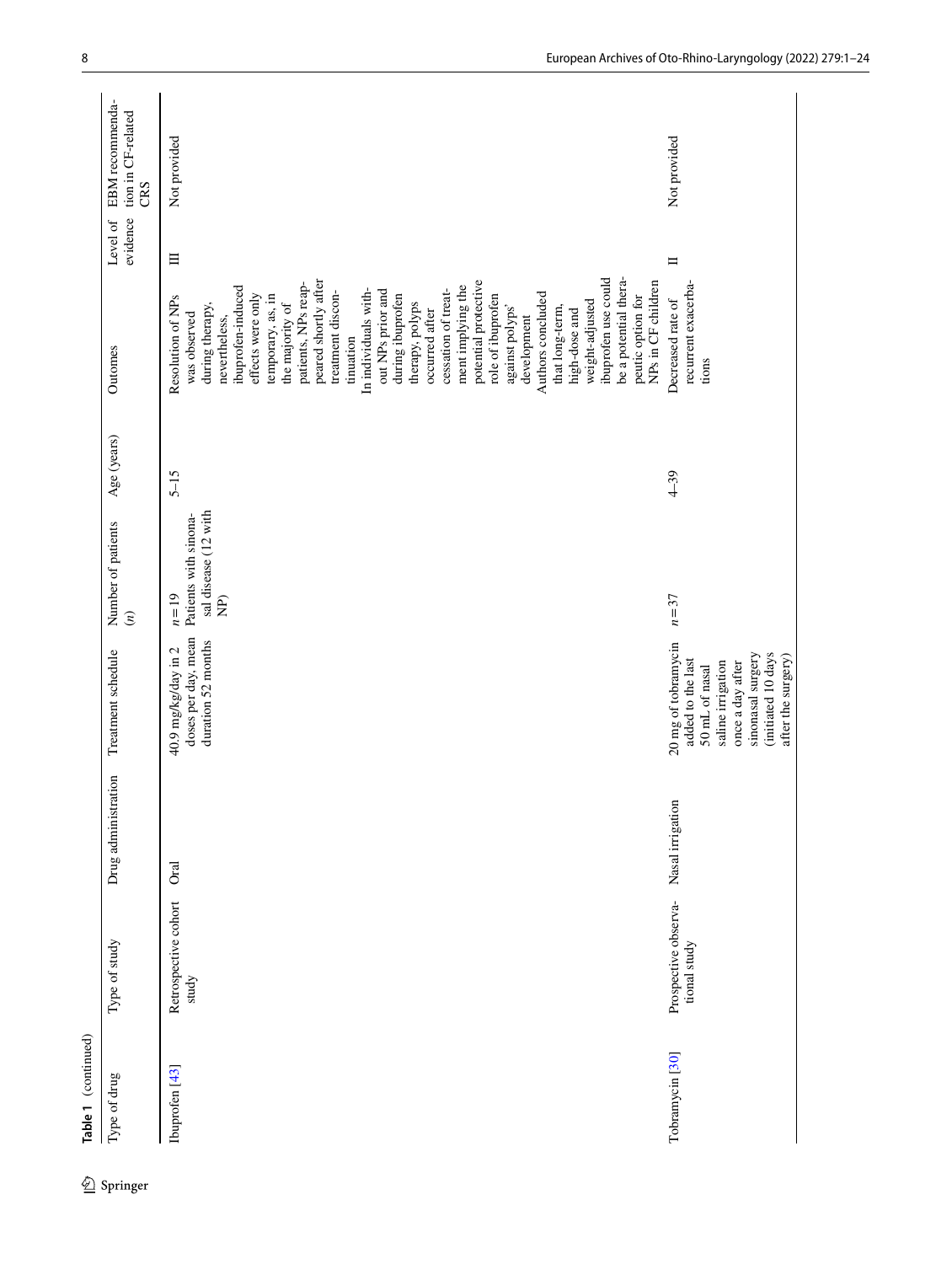of numerous sinus CT scans in CF patients revealed that hypoplastic sinuses and variants of sinuses lacking pneumatization were signifcantly more common in CF than in non-CF patients [[1\]](#page-21-0).

Besides sinonasal inflammatory changes, imagining may also reveal the presence of "pseudomucocele" in the sinus cavities of CF patients, especially pediatric ones [\[1](#page-21-0)]. "Pseudomucoceles" are viscous secretions located in sinuses that do not have true epithelial walls but are limited by a capsule of infammatory tissues. They develop secondary to osteitis and destruction of the lateral nasal wall or due to pressure exerted on the medial sinus wall by the clusters of thick mucus or polyps [[1\]](#page-21-0). "Pseudomucoceles" occur almost exclusively in the maxillary sinuses in younger children and strongly suggest the presence of CF. In older individuals with CF, instead of "pseudomucoceles", NPs appear [[17\]](#page-21-16).

Sinus hypoplasia is another frequently observed abnormality in both children and adults with CF patients. In CF, hypoplasia typically applies to sphenoid and frontal sinuses. Maxillary sinus hypoplasia could also occur in F508del homozygotes with CF; nevertheless, unlike frontal and sphenoid sinus hypoplasia, it is not characteristic for CF [\[18](#page-21-17)].

According to various authors, frontal sinus hypoplasia mainly affected F508del mutation homozygotes, while sphenoid sinus hypoplasia constituted a single criterion that most accurately predicted the presence of CF [[18,](#page-21-17) [19](#page-21-18)]. Hypo-plastic sinuses mainly result from growth disturbances induced by serious chronic infections or improper embryogenesis related to a genetic mutation. Detection of underdeveloped sphenoid and frontal sinuses in children should always arouse suspicion of CF [\[1](#page-21-0)].

It was also reported that the presence of Onodi cells was more common in CF than in non-CF individuals, while Haller cells and concha bullosa were detected less frequently in CF patients. Analyzing the presence of the aforementioned variants is mainly important during the planning and performing sinus surgery in these individuals [\[1](#page-21-0), [18](#page-21-17)].

#### **Microbiology and infuence on lower airways**

It was implied that sinuses constitute a reservoir of pathogens that predisposes to recurrent lung infections and exacerbation of chronic pulmonary disease  $[1, 5]$  $[1, 5]$  $[1, 5]$  $[1, 5]$ . The main linking factor between CRS and pulmonary exacerbations is a postnasal drip that carries pathogens to LRT [\[1](#page-21-0)]. This association was supported by the results of the microbiological evaluation of the secretions obtained from sinuses and LRT that revealed a similar profle of pathogens in these areas (approximately 80% of homology). *Pseudomonas aeruginosa* and *Staphylococcus aureus* are considered the main pathogens colonizing sinuses in CF patients, while *P. aeruginosa*, via its ability to produce bioflm, is a leading pathogen contributing to persistent airway infection [[1](#page-21-0)].

Additionally, the occlusion of natural sinuses' ostia by viscous mucus predisposes to chronic bacterial colonization of the sinuses that, in combination with inhaling cold, nonfltered, and dry air through the mouth by patients with CRS and nasal obstruction signifcantly increase the risk of recurrent exacerbations of pulmonary disease [\[1](#page-21-0), [5](#page-21-4)].

### **CRS‑related quality of life in cystic fbrosis**

CRS negatively infuences QOL in adults with or without coexisting CF. The negative impact of sinonasal dysfunction on patient-reported outcomes (PROs) in CF patients could be even more signifcant than in non-CF individuals, due to the burden of the systemic nature of CF [[5,](#page-21-4) [20](#page-21-19)]. The Cystic Fibrosis Questionnaire‐Revised (CFQ‐R) is the most common tool to assess QOL in CF, while up to now, a validated instrument to analyze specifcally the infuence of sinonasal dysfunction on QOL in children and adults with CF has not been provided [\[20](#page-21-19)].

Currently, Sino-Nasal Outcome Test 22 (SNOT-22) is the most widely used questionnaire in CF individuals to evaluate PROs related specifically to rhinologic dysfunctions [[20](#page-21-19)]. Nevertheless, the validation of SNOT-22 in CF has not been provided. However, SNOT-22 appeared to be the most valid and reliable test for the assessment of sinonasal PROs in CF adults, while its utility in children remains unclear [\[21](#page-21-20)]. In children aged 2–12 years, The Sinus and Nasal Quality of Life Survey (SN-5) were considered useful in evaluating rhinology-related PROs. However, the validation of the questionnaire covered only non-CF children [[21\]](#page-21-20). Thamboo et al. evaluated the potential usefulness of SNOT-22 in predicting the presence of NP in CF children aged 6–18 years. The authors observed that more than 11 scores in SNOT-22 signifcantly correlated with the presence of NP suggesting that SNOT-22 could be a useful tool in predicting the presence of NP in children with CF [[21\]](#page-21-20).

The positive infuence of sinus surgery on QOL in both children and adults with CF was reported by various authors [[22\]](#page-21-21).

### **Therapeutic options for CF‑related CRS**

High-level recommendations for CF-related CRS management have not been provided yet, as RCTs investigating various treatment options specifcally in the CF population are lacking. Existing studies focusing on CF-related CRS therapy were mainly based on small cohorts. Moreover, the majority of studies did not diferentiate between children and adults making the decision of proper age-adjusted therapy even more challenging.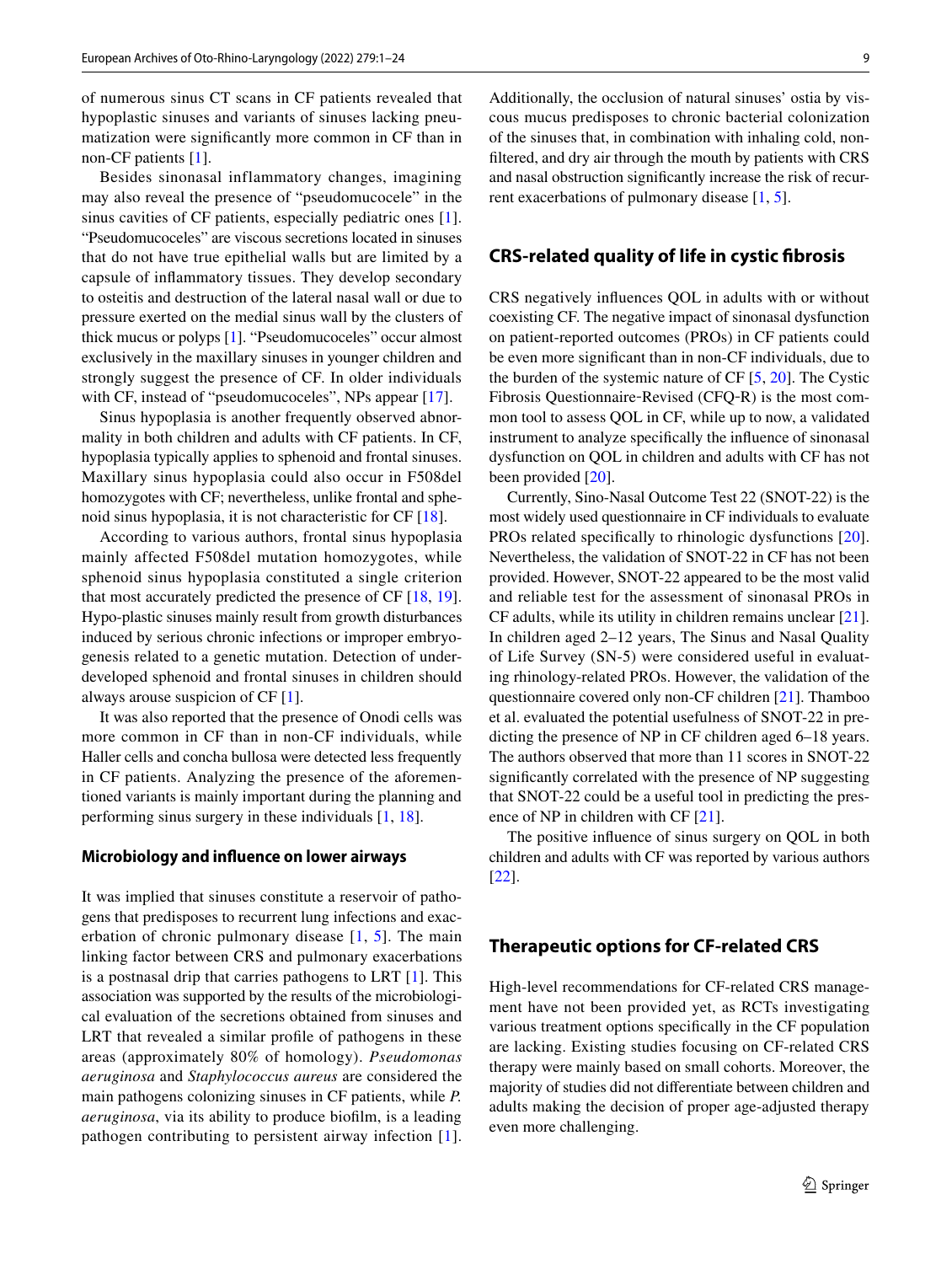Conservative therapy is considered the frst-line therapeutic option for CF-related CRS and should be incorporated as a primary therapeutic intervention [\[5\]](#page-21-4). Studies investigating therapeutic approaches for CF-related CRS are sparse, thus very little evidence concerning the efectiveness of various medications and their recommended dosages currently exists. Even less is known about the efectiveness and safety of CF-related CRS therapy in the pediatric population [\[5](#page-21-4)].

According to existing reports, medications that were used in CF-related CRS management included nasal saline irrigations, intranasal and oral corticosteroids, topical and systemic antibiotics, and decongestants. Unfortunately, the usefulness of none of these medications was supported by high-level recommendations [[1,](#page-21-0) [5,](#page-21-4) [23\]](#page-21-22).

#### **Nasal saline lavage**

According to the opinion of a multi-disciplinary group of pediatric, otolaryngology, and pulmonology providers, sinonasal irrigation with saline should be recommended in CF-related CRS management [\[24\]](#page-21-23). Especially irrigations with isotonic saline (0.9% saline solution) were suggested for sinonasal washing in CF patients [[1\]](#page-21-0). Less is known about the usefulness of sinonasal lavage with hypertonic saline (3% to 7% saline solutions) in these individuals. In non-CF CRS, QOL improved after hypertonic saline irrigations, however, studies focusing specifcally on CF patients are lacking [\[1](#page-21-0)].

Nasal lavage improves the removal of dried mucus crusts and viscous sinonasal secretions commonly colonized by bacteria. It also facilitates the local penetration of topical medications administered to the sinuses [\[1](#page-21-0)].

In contrast to isotonic saline, hypertonic solutions express mucolytic activity on sinonasal mucosa. Osmotic decongestion of mucosa induced by hypertonic saline leads to its shrinkage and could reduce sinonasal obstruction [\[1](#page-21-0), [23](#page-21-22)]. Due to the retention of high amounts of viscous mucus in sinonasal cavities in CF patients, the saline-induced mucolytic activity could be benefcial in these individuals. Nevertheless, hypertonic solutions should be used with caution as they induce mild and reversible ciliostasis, and irritation of the mucosa [\[1,](#page-21-0) [25\]](#page-21-24). A multi-center RTC conducted by Mainz et al. did not reveal any signifcant diference between sinonasal inhalation with 4 mL of hypertonic saline (6.0% NaCl) and inhalation with isotonic saline once a day for 28 days in CF patients. Both therapies resulted in similar improvements in SNOT-20 [[25\]](#page-21-24). Currently, the most commonly used solution for sinonasal lavage in CF patients is an isotonic one [[1\]](#page-21-0).

#### **Corticosteroids**

Corticosteroids are immunosuppressive agents whose antiinfammatory and anti-edematous activity is highly desired in CRS therapy. Their efectiveness in CRS treatment in non-CF patients was well documented [[26\]](#page-21-25). Despite the fact that in the majority of CF patients, dominant infammatory cells contributing to CRS with NP, are neutrophils, not eosinophils, studies showed that intranasal steroids could also be useful in these individuals [\[5\]](#page-21-4). According to the opinion of a multi-disciplinary group of pediatric, otolaryngology, and pulmonology providers, intranasal steroids should be included in CF-related CRS management [[24](#page-21-23)]. However, RCTs analyzing the role of corticosteroids in CF-related CRS are limited, while such studies conducted specifcally on the pediatric population are lacking. Strong recommendations for nasal steroid use in CF patients sufering from CRS with or without NP have not been provided yet.

The potential effectiveness of corticosteroids in CF emerges from their anti-infammatory activity [[1\]](#page-21-0). Corticosteroids reduce nasal discharge and nasal edema, alleviate the evacuation of paranasal sinuses secretions and induce NP shrinkage [[23](#page-21-22)]. It was observed that corticosteroids were able to reduce CRS symptoms, induce NPs' shrinkage, and prevent the progression of CRS in CF individuals via suppressing the self-perpetuating infammation-infection cycle triggered by pathogens persistently colonizing sinuses [[6,](#page-21-5) [23](#page-21-22)].

Topical intranasal administration of steroids eliminates adverse efects of systemic steroids while inducing local therapeutic concentration of the drug, especially if Mygind's or upside-down positions are used [[6,](#page-21-5) [23\]](#page-21-22).

Generally, neutrophil-mediated CRS that is typically observed in CF patients is less responsive to corticosteroids than eosinophil-mediated CRS [\[6](#page-21-5)]. Nevertheless, despite the lack of strong supportive evidence, corticosteroids are also widely prescribed for CF-related CRS.

RCT investigating effects of 50 μg of betamethasone in nasal drops twice a day for 6 weeks in CF-related CRS revealed a signifcant reduction of the NPs' dimension and the overall reduction of sinonasal symptoms [[27\]](#page-21-26). It was also suggested that besides typical intranasal steroid delivery, low-absorption lavage with topical steroids could also be a promising way of local drug administration in CF patients [[6\]](#page-21-5). Nevertheless, further studies are needed to confrm this observation.

In selected cases, administration of systemic steroids could be considered, however, unlike in non-CF CRS, little is known about their usefulness and safety in CF-related CRS therapy [[23\]](#page-21-22). Their use in CF patients remains controversial, as oral corticosteroids could lead to exacerbation of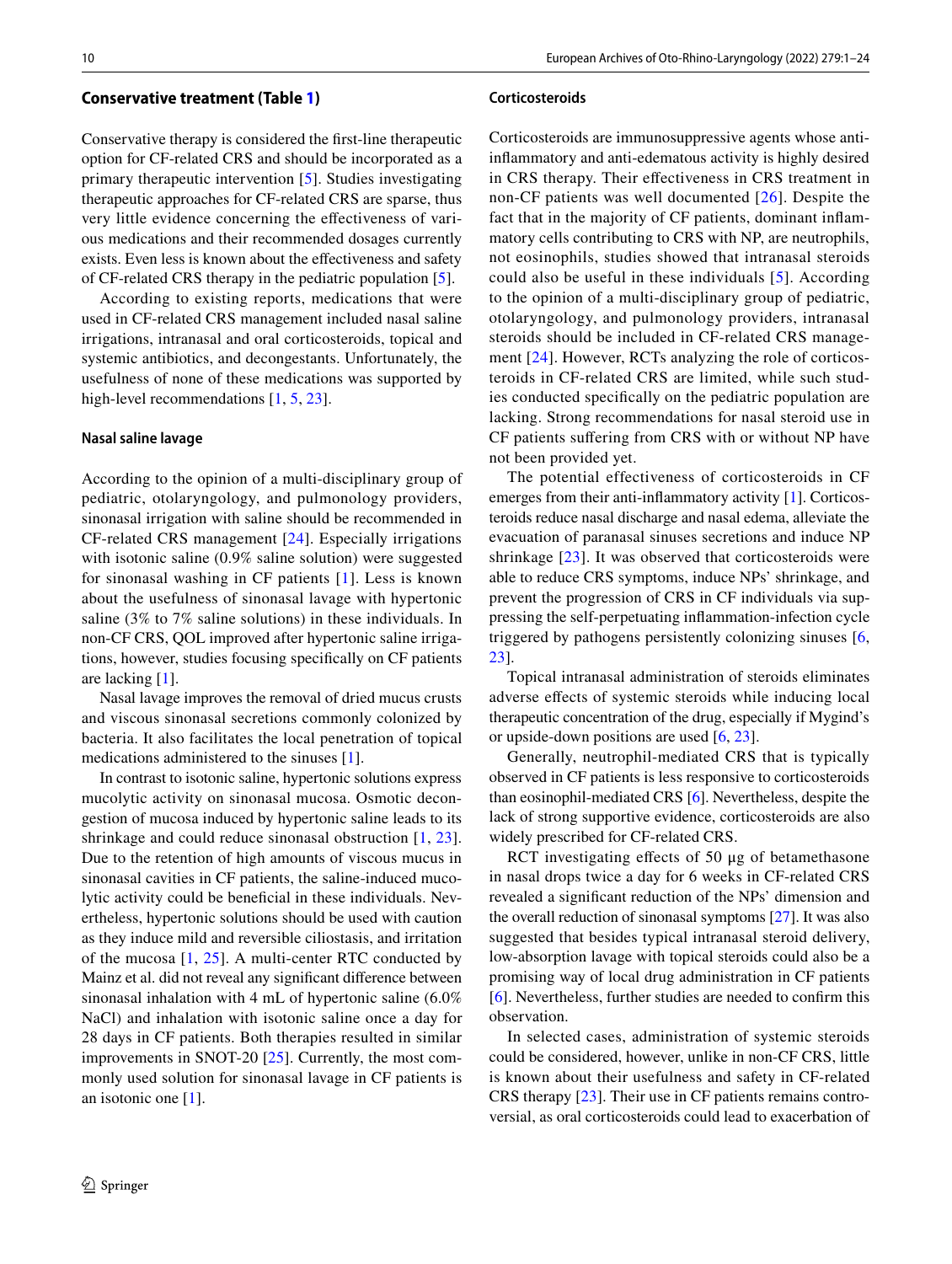| Table 1 (continued)                     |                             |                                                                                                                                                                                      |                                                                                                                                                                                                                                                                                                                                                    |                                                                       |               |                                                                                                                                                                              |                      |                                              |
|-----------------------------------------|-----------------------------|--------------------------------------------------------------------------------------------------------------------------------------------------------------------------------------|----------------------------------------------------------------------------------------------------------------------------------------------------------------------------------------------------------------------------------------------------------------------------------------------------------------------------------------------------|-----------------------------------------------------------------------|---------------|------------------------------------------------------------------------------------------------------------------------------------------------------------------------------|----------------------|----------------------------------------------|
| Type of drug                            | Type of study               | Drug administration                                                                                                                                                                  | Treatment schedule                                                                                                                                                                                                                                                                                                                                 | Number of patients<br>$\binom{n}{k}$                                  | Age (years)   | Outomes                                                                                                                                                                      | evidence<br>Level of | EBM recommenda-<br>tion in CF-related<br>CRS |
| Tobramycin <sup>[31]</sup>              | DBPC                        | via PARI SINUS<br>Sinonasal delivery                                                                                                                                                 | 2 mL isotonic saline<br>once a day for over<br>$(80 \text{ mg}/2 \text{ mL})$ vs.<br>tobramycin<br>28 days                                                                                                                                                                                                                                         | received tobramy-<br>cin, 3 received<br>$n=9$ (6 patients<br>placebo) | $10.6 - 38.7$ | Significant reduction<br>in SNOT-20 scores<br>receiving tobramy-<br>Significant decrease<br>in group receiving<br>colonies in group<br>of P. aeruginosa<br>tobramycin<br>.in |                      | Not provided                                 |
| Combination of vari-<br>ous agents [33] | Prospective cohort<br>study | iv. antibiotics in com-<br>-topical mometasone<br>-nasal irrigation with<br>-nasal irrigation with<br>timethate sodium)<br>antibiotic (colis-<br>bination with:<br>furoate<br>saline | mometasone furoate<br>Postoperative therapy<br>with colistimethate<br>based on combina-<br>$(3)$ at least 6 months<br>$(2)$ at least 6 months<br>cultured) and nasal<br>intravenous antibi-<br>tible bacteria were<br>sodium (if suscep-<br>broad-spectrum<br>of topical nasal<br>1) two weeks of<br>of daily lavage<br>tion of<br>saline<br>otics | Patients after exten-<br>sive FESS<br>$n = 58$                        | $6 - 45$      | Follow up for 3 years<br>No pathogen growth<br>rial during at least<br>in sinonasal mate-<br>6 months' follow-<br>up in more than<br>50% of patients                         | Ħ                    | Not provided                                 |
| Betamethasone [27]                      | <b>RDBC</b>                 | Intranasal drops                                                                                                                                                                     | sone in nasal drops<br>50 µg of betametha-<br>twice a day for<br>6 weeks                                                                                                                                                                                                                                                                           | $n = 46$                                                              | >16           | of overall sinonasal<br>Significant reduction<br>tion of the polyps'<br>Significant reduc-<br>dimension<br>symptoms                                                          |                      | Not provided                                 |

 $\underline{\textcircled{\tiny 2}}$  Springer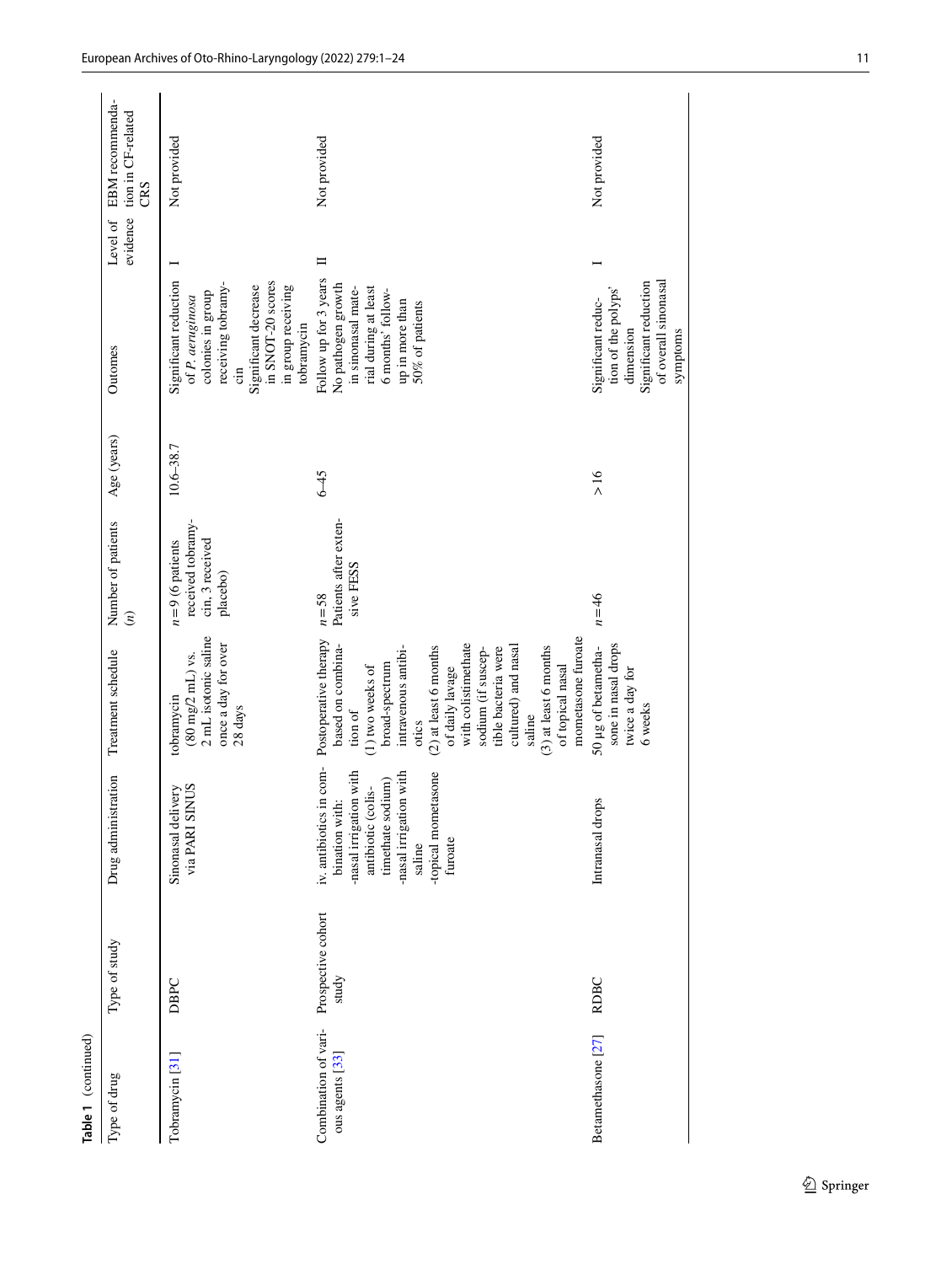| Table 1 (continued)                                                        |                                                           |                                                                               |                                                                                                                                                   |                                     |             |                                                                                                                                                                                                                                                                                                   |                                                                |
|----------------------------------------------------------------------------|-----------------------------------------------------------|-------------------------------------------------------------------------------|---------------------------------------------------------------------------------------------------------------------------------------------------|-------------------------------------|-------------|---------------------------------------------------------------------------------------------------------------------------------------------------------------------------------------------------------------------------------------------------------------------------------------------------|----------------------------------------------------------------|
| Type of drug                                                               | Type of study                                             | Drug administration                                                           | Treatment schedule                                                                                                                                | Number of patients<br>$\widehat{E}$ | Age (years) | Outomes                                                                                                                                                                                                                                                                                           | Level of EBM recommenda-<br>evidence tion in CF-related<br>CRS |
| Sinonasal inhalation Multicenter DBPC<br>NaCl 6.0% or NaCl<br>$0.9\%$ [25] |                                                           | NaCl 6.0% or NaCl<br>f either<br>Vibrating sinonasal<br>inhalation of<br>0.9% | Sinonasal inhalation<br>with 4 mL of hyper-<br>NaCl) vs. inhalation<br>with isotonic saline<br>tonic saline $(6.0\%$<br>once a day for<br>28 days | $n=69$                              | 10.8–34.8   | isotonic saline once<br>a day for 28 days in<br>resulted in similar<br>tion with 4 mL of<br>hypertonic saline<br>sinonasal inhala-<br>$(6.0\%$ NaCl) and<br>No significant dif-<br>ference between<br>improvement in<br>inhalation with<br><b>Both therapies</b><br>CF patients<br><b>SNOT-20</b> | Not provided                                                   |
|                                                                            | DBPC: double-blind placebo-controlled trial; FEV1: forced |                                                                               |                                                                                                                                                   |                                     |             | expiratory volume in 1 s; FESS: functional endoscopic sinus surgery; SNOT-20: Sinonasal Outcome Test-20; NP: nasal polyps;                                                                                                                                                                        |                                                                |

the pulmonary disease. Additionally, unlike topical steroids, the systemic ones interfere with the hypothalamic-pituitary axis and predispose to diabetes mellitus that is originally common in CF individuals due to pancreatic insufficiency and metabolic disorder [ [1](#page-21-0), [23\]](#page-21-22).

While short-term use of oral corticosteroids is beneficial in non-CF individuals with CRSwNP, RCTs investigating their infuence in CF patients are lacking [ [1](#page-21-0)]. There was only a single report presenting that short-term courses of systemic corticosteroids in combination with antibiotics could poten t[ia](#page-21-0)lly be useful as the initial treatment for CF-related CRS [[1\]](#page-21-0). In contrast to that, a long course of oral corticosteroids (prednisolone-equivalent dose of 1 to 2 mg/kg) could delay the progression of the pulmonary disease, reduce hospitali zations due to respiratory exacerbations and improve QOL in CF patients [[28\]](#page-21-27).

Strong recommendations for or against short and longterm systemic use of corticosteroids in CF individuals have not been provided yet.

#### **Antibiotics**

QOL: quality of life; CT: computed tomography; CRS: chronic rhinosinusitis

QOL: quality of life; CT: computed tomography; CRS: chronic rhinosinusitis

The usefulness of topical antibiotics in CRS therapy was proven in non-CF patients [ [5](#page-21-4)]. Because of the important role of chronic sinonasal colonization, mainly by *P. aeruginosa* and *S. aureus*, in CF-related CRS, antibiotic therapy seems to be an essential part of CRS treatment in CF patients [ [5](#page-21-4)].

Especially topical antibiotics are useful in CRS manage ment, as the concentration of locally administered drugs is high enough to reach therapeutic activity in sinonasal cavities. Simultaneously, serum concentration remains low enough to reduce the risk of drug-induced systemic adverse efects. The most common topical antibiotics used in CRS therapy in CF patients are colistin and tobramycin [[29](#page-22-14)]. Antibiotics can be added to the saline solution during intra nasal irrigation or can be administered via inhaler during sinus inhalation [[29\]](#page-22-14). In the CF population, inhalation of antibiotics is considered more efective than their oral or intravenous administration, as inhalative antibiotics pene trate to the sinonasal mucosa more efficiently than systematically administered antibiotics [[29\]](#page-22-14). Moreover, inhalation of antibiotics is safer because it eliminates side efects induced by their systemic use [\[29\]](#page-22-14).

Davidson et al. reported that 20 mg of tobramycin added to the last 50 mL of nasal saline irrigation once a day after sinonasal surgery decreased the rate of recurrent exacerba - tions in children and adults with CF [\[30\]](#page-22-11). Prolonged aeration of the sinuses was observed in sinus MRI scans in CF patients after sinonasal irrigation with saline and antibiot ics. Additionally, nebulizations with tobramycin and colistin were able to prevent the colonization of paranasal sinuses mucosa by bacteria [[23](#page-21-22)]. Nevertheless, studies showed that the standard ways of nebulization did not reach the expected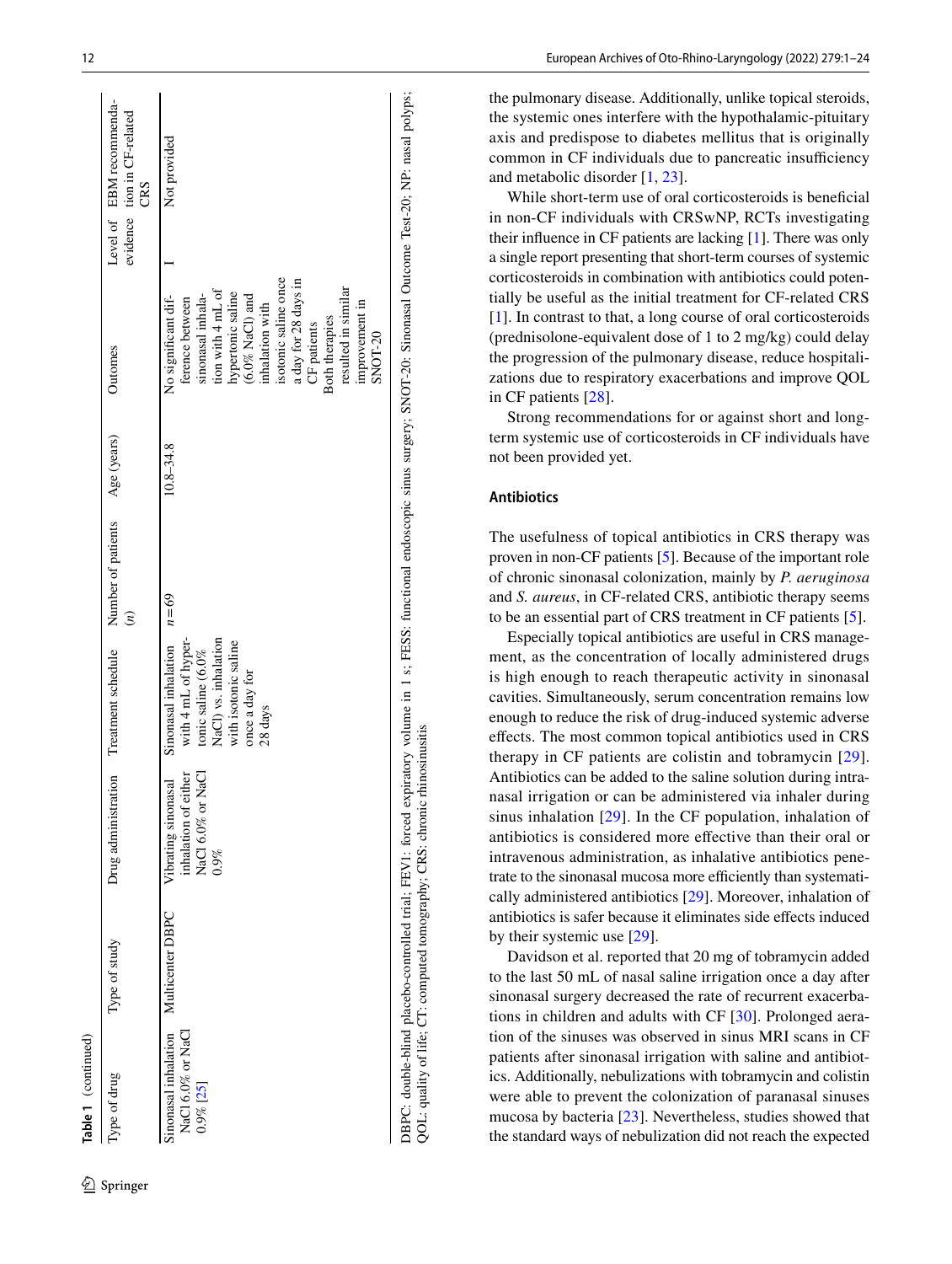drug concentration in sinuses, as their natural openings were obstructed secondary to CRS [\[5\]](#page-21-4). In contrast to standard nebulization, promising results were found for the sinona-sal drug delivery using PARI SINUS™ nebulizer [[5\]](#page-21-4). PARI SINUS™ nebulizer is a novel tool, which generates pulses of aerosol that are subsequently delivered to paranasal sinuses [\[5](#page-21-4)]. RCT conducted by Mainz et al. revealed that tobramycin (80 mg/2 mL) delivered by PARI SINUS<sup>™</sup> to paranasal sinuses once a day for over 28 days led to a signifcant reduction of *P. aeruginosa* colonies in the majority of CF patients [[31\]](#page-22-12). A signifcant decrease in SNOT-20 scores was also observed in the studied cohort  $[31]$  $[31]$ . Currently, there is also ongoing multi-center double-blind RCT investigating the infuence of nasally nebulized tobramycin on sinonasal symptoms, endoscopic scores, QOL, and pulmonary function in CF-related CRS [\[32](#page-22-15)].

The infuence of the postoperative administration of systemic antibiotics and nasal irrigation with antibiotics on sinonasal bacterial growth in CF patients with CRS undergoing endoscopic sinus surgery (ESS) was studied by Aanaes et al. [\[33\]](#page-22-13). Post-operative therapy based on (1) 2 weeks of broad-spectrum intravenous antibiotics, (2) at least 6 months of daily colistimethate sodium and nasal saline lavage, and (3) at least 6 months of topical nasal mometasone furoate, led to no pathogen growth in sinonasal material during at least 6 months' period in more than 50% of studied children and adults with CF [\[33](#page-22-13)].

There is also currently ongoing RTC in a cohort of CF patients analyzing the efectiveness of nasal administration of aztreonam using the PARI SINUS™ nebulizer in combination with oral aerosolized aztreonam vs. intranasal placebo with oral aerosolized aztreonam [[34\]](#page-22-16).

#### **Macrolides**

Macrolides, the group of antibiotics that exerts both, immunomodulatory and antibacterial activity, were considered potentially useful in CRSwNP therapy [\[35](#page-22-17)]. Macrolides also stimulate tissue repair via interfering with neutrophil chemotaxis and gathering, mucus production, and its transport through airways [\[30\]](#page-22-11). However, the mechanism via which macrolides modulates the host immune system and could positively infuence CF-related CRS is complex [\[35\]](#page-22-17). A signifcant decrease in neutrophil, eosinophil, and macrophage amounts, as well as reduction of various molecules, namely neutrophil elastase, interleukin-8 (IL-8), interleukin-6, and tumor necrosis factor-α, was observed in nasal secretions obtained from CF patients with CRS undergoing clarithro-mycin and roxithromycin therapy [\[35](#page-22-17)].

Chronic respiratory tract infammation in CF patients appears secondary to the release of cytokines by epithelial and immune cells, and the neutrophil infux into airways [\[35\]](#page-22-17). Generally, chronic infammation in CF individuals is mediated by neutrophils and IL-8, thus targeting these elements could play an important role in therapy [[29\]](#page-22-14). It was observed that clarithromycin administered for 2–3 months in non-CF patients with NP led to a signifcant reduction of NPs' size and a decrease in IL-8 level in nasal lavage. Such an effect on NP's size was not achieved in patients with initially low IL-8 levels [\[29](#page-22-14)]. The fact that CF patients express elevated IL-8 levels sheds light on the potential therapeutic efect of macrolides on CF-related CRS.

Studies investigating the potential utility of macrolides in CF therapy focused mainly on their impact on chronic pulmonary disease, in which macrolides administration improved survival rates [[36](#page-22-18)]. In CF patients older than 6 years and colonized with *P. aeruginosa*, long-term therapy based on azithromycin reduced the frequency of pulmonary exacerbation and decreased the overall need for additional antibiotics [\[36](#page-22-18)].

Macrolides revealed promising efects in non-CF CRS treatment where they were able to reduce CRS-related symptoms, especially nasal discharge, postnasal drip, and nasal obstruction [[37\]](#page-22-19).

RCTs analyzing the clinical utility of macrolides specifcally in CF-related CRS management are lacking. However, the analogous pathophysiological mechanism contributing to CRS and chronic pulmonary disease in CF implies the potential beneft of these drugs in CF-related CRS.

#### **Dornase alfa**

Dornase alfa is a mucolytic drug that is able to cleave extracellular long-chain deoxyribonucleic acid (DNA), a thick substance, which appears in high levels in respiratory tracts secondary to neutrophil degradation in CF patients. The usefulness of dornase alfa in CF-related CRS therapy was proven. A prospective double-blind placebo-controlled (DBPC) cross-over trial conducted in 5 years and older CF individuals investigated the efects of sinonasal inhalation of dornase alfa delivered by vibrating aerosol pulses gener-ated by PARI SINUS<sup>TM</sup> [[38](#page-22-0)]. The results showed that this form of drug administration was able to signifcantly reduce symptoms of CRS in the CF population in contrast to conventional inhalation that was not efficient enough to reach sinuses. Drug delivery via PARI SINUS™, unlike isotonic saline inhalation, led to signifcant improvement in sinonasal symptoms and SNOT-20 scores [[38\]](#page-22-0). Positive outcomes observed in this study confrmed similar results achieved by the same researchers in a DBPC cross-over pilot trial [\[39](#page-22-20)].

DBPC trial conducted by Cimmino et al. revealed that children with CF receiving dornase alfa via sidestream nebulizer at a dose of 2.5 mg once a day presented a significant improvement in CRS symptoms and Lund–Mackay scores, over the 48 weeks after sinus surgery [[40\]](#page-22-1). Raynor et al. reported that nasally inhaled dornase alfa by CF individuals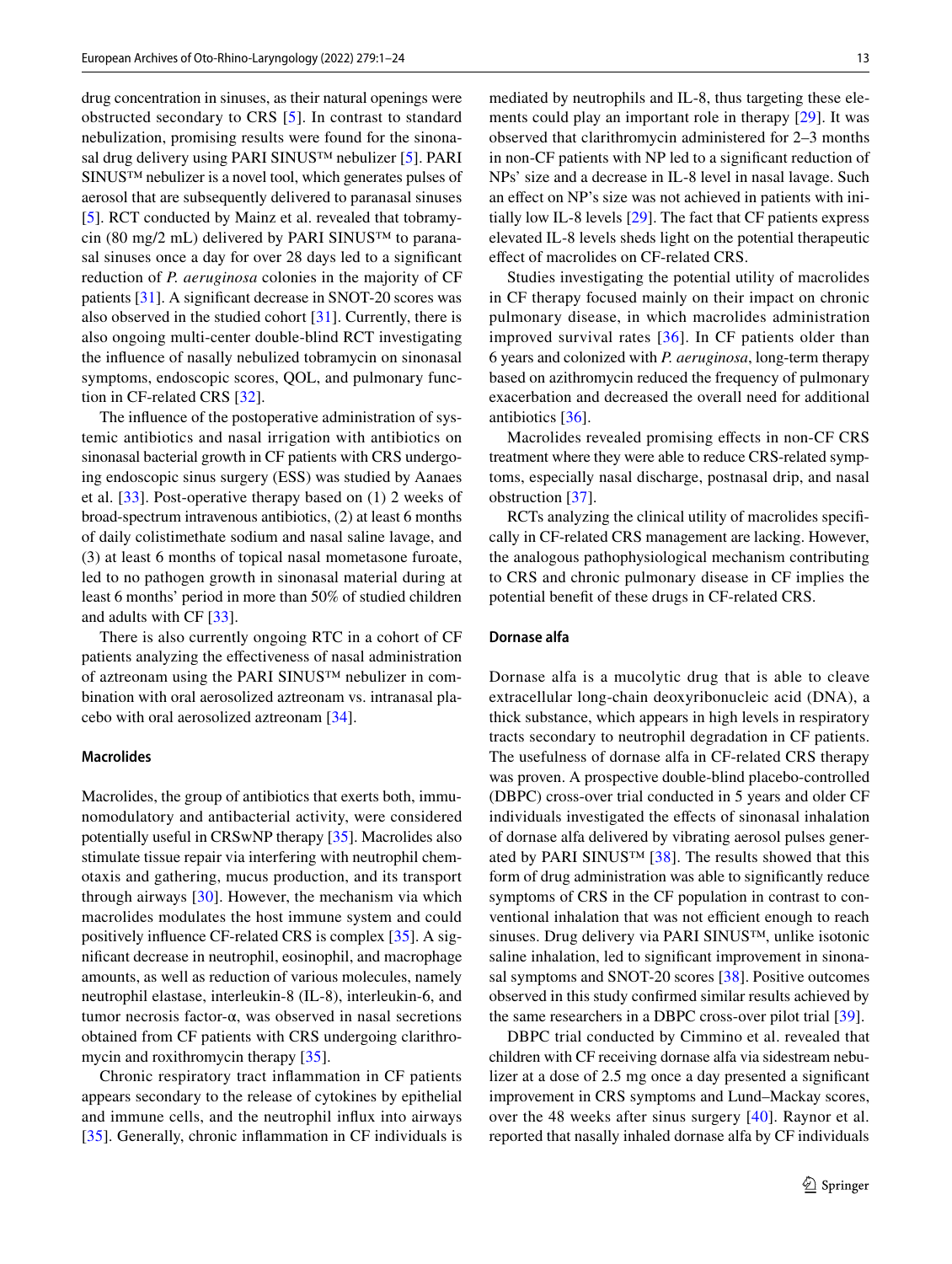undergoing ESS resulted in a reduction of mucosal edema and no recurrence of NP during over 3 years of follow-up. The need for revision sinonasal surgery was also decreased during this period [\[41\]](#page-22-2). Signifcant shrinkage of NPs and improvement in nasal breathing were also observed in children aged 1–17 years undergoing therapy based on inhaled dornase alfa using PARI SINUS™ at a dose of 2.5 mg two times a day for a year [[42\]](#page-22-3).

#### **Ibuprofen**

In contrast to ibuprofen-induced delayed deterioration of lung disease in children with CF, the efect of ibuprofen on CF-related CRS has not been widely studied.

The potential role of ibuprofen in CF-related NPs' therapy was studied in only one clinical research. This study investigated the infuence of ibuprofen at a dose of 40.9 mg/kg/ day on NPs administered in CF children for approximately 52 months [[43\]](#page-22-10). The resolution of NPs was observed during therapy, nevertheless, ibuprofen-induced effects were only temporary as in the majority of patients, NPs re-appeared shortly after treatment discontinuation [[43](#page-22-10)]. Interestingly, in individuals without NPs before and during ibuprofen therapy, polyps occurred after cessation of treatment implying the potential protective role of ibuprofen against polyps' development [[43\]](#page-22-10). Lindstrom et al. concluded that longterm, high-dose and weight-adjusted ibuprofen use could be a potential therapeutic option for NPs in CF children [\[43](#page-22-10)].

The observed efects of ibuprofen on CRSwNPs could be related to its ability to suppress cyclooxygenase (COX)-1 and COX-2 enzymes that are both upregulated in NPs in CF patients, and related to ibuprofen-induced suppression of neutrophils activation and migration [\[44](#page-22-21)].

It was found that ibuprofen could express therapeutic activity in CF via interfering with microtubules' formation, function and morphology [[45\]](#page-22-22). Molecular investigation revealed that dysfunctional microtubule dynamics in CF cells afected infammatory signaling and was the main cause of abnormal intracellular transmission. In primary CF nasal epithelial cells, ibuprofen was able to normalize microtubule functioning [[45\]](#page-22-22). RCTs are needed to confrm the potential infuence of ibuprofen on CF-related CRS with NPs.

#### **CFTR modulators**

Therapy targeting the underlying genetic defect has already provided promising results in CF therapy. There are two types of CFTR modulators used in CF, namely the socalled correctors that increase transfer of the CFTR to the membrane of the cell surface, and potentiators that improve function of CFTR and transmembrane ion flow. The effect of CFTR modulators on CF-related sinonasal disease was analyzed for ivacaftor in several low-quality studies, and for combined triple therapy based on elexacaftor, tezacaftor, and ivacaftor in two independent investigations. Randomized controlled trials evaluating the role of CFTR modulators in CF-related CRS therapy are lacking, and thus the direct infuence of these agents on CF-related sinonasal disease is yet to be established.

#### **Ivacaftor**

Ivacaftor is a novel gene-based drug approved for the treatment of CF in 6 years old or older patients with at least one copy of G551D mutation in the CFTR gene. Ivacaftor, the so-called "potentiator", is a therapeutic agent that expresses the ability to improve the ion-channel function of CFTR via the normal cyclic adenosine monophosphate/protein kinase A (cAMP/PKA) signaling pathway. It was observed that ivacaftor was able to improve ion transport at the cellular level leading to improved pulmonary function, QOL, and decreased exacerbation rate in individuals with G551D mutation [\[46\]](#page-22-8). However, due to the fact that G551D mutation is observed only in approximately 4–5% of individuals with CF, the potential promising role of ivacaftor in CF therapy is relatively narrow.

Reports of the efect of ivacaftor on CF-related CRS are limited to case reports and case series. Chang et al. presented a case of an adult woman with CF-related CRS refractory to conservative and surgical treatment, in whom signifcant clinical improvement was achieved after 1-month therapy based on 150 mg of ivacaftor [[47\]](#page-22-4). Recurrence of symptoms was observed when the patient discontinued therapy for 3 days. After 10 months of ivacaftor therapy, a CT scan of paranasal sinuses in this patient revealed almost total resolution of sinus changes that were completely obstructed before the therapy administration. Chang et al. implied that ivacaftor could reverse the pathogenesis of CF-related sinusitis via reducing airway surface liquid stickiness and enhancing its pH [\[47](#page-22-4)].

Vreede et al. observed a signifcant reduction of sinonasal symptoms and total resolution of sinuses' opacifcation in CT scan after 5 months of therapy based on ivacaftor in a 17-year-old girl with CF-related CRS refractory to standard treatment [[48](#page-22-5)]. Hayes et al. reported complete resolution of CRS symptoms and signifcant reduction of paranasal sinuses' changes after 18 months of ivacaftor therapy in an adult woman with CFTR-G551D mutation [[49](#page-22-6)]. Radiologic improvement in paranasal sinuses' pneumatization was also reported by Sheikh et al. in a group of individuals with CF-related CRS carrying CFTR-G551D mutation that underwent 6 months of ivacaftor therapy [\[50](#page-22-7)]. Additionally, ivacaftor led to signifcant improvement of the QOL in rhinology, psychological and sleep domains that were evaluated using SNOT-20 questionnaire in 6 years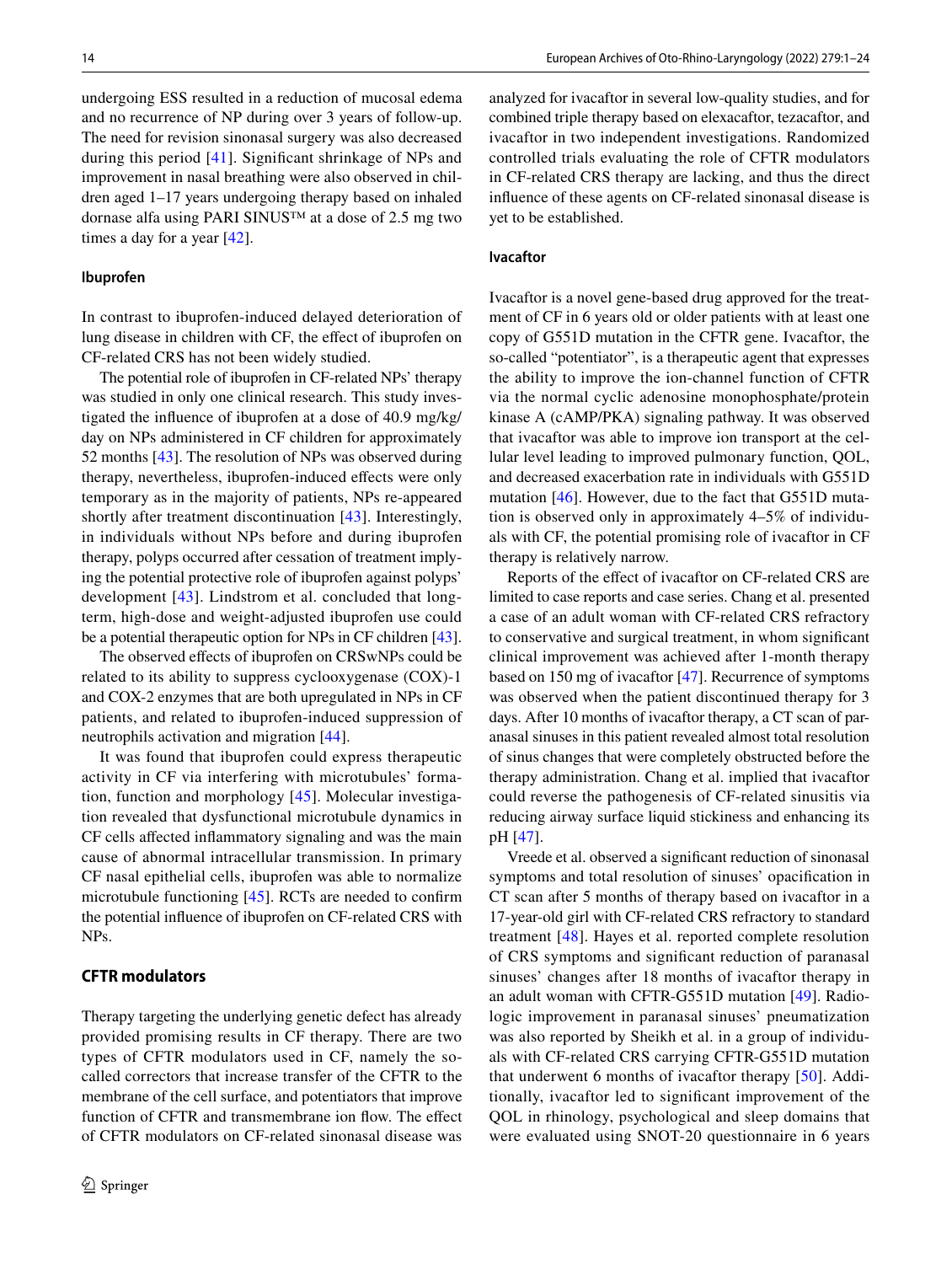old and older CF patients with G551D mutation at the 1-, 3-, and 6-month follow-ups [[46\]](#page-22-8). Ivacaftor also led to signifcant improvement in CF-related sinonasal disease in a small cohort of CF patients with an S1251N mutation. The authors observed reduced sinus opacifcation in CT scans and decrease in pathologic changes in nasal endoscopy, in addition to improved sinonasal symptoms and increase in nasal nitric oxide level [[51](#page-22-9)].

Currently, ivacaftor is only approved for CF-related lung disease, while the approval for CF-related CRS is lacking.

#### **Lumacaftor**

Lumacaftor acts as a "corrector". It partially corrects the CFTR misprocessing and subsequently improves the protein transfer to the cell's surface. Lumacaftor becomes efective when used in combination with ivacaftor, a "potentiator" which reduces the gating abnormality. Lumacaftor–ivacaftor was approved by the US Food and Drug Administration (FDA) for CF treatment in F508del mutation homozygotes aged 2 years and older. Nevertheless, for F508del homozygotes aged 6 to 11 years, a combination of ivacaftor with another "corrector" – tezacaftor is recommended [[52](#page-22-23)].

In randomized DBPC trial conducted by Wainwright et al. on F508del homozygotes aged 12 years and older, lumacaftor–ivacaftor was able to improve pulmonary function (expressed by FEV1), to reduce the risk of pulmonary exacerbations, and to decrease the number of events requiring hospitalization and intravenous antibiotics therapy [\[53](#page-22-24)]. Pulmonary function improvement and the reduction of the rate of pulmonary exacerbations in F508del homozygotes aged 12 years and older undergoing lumacaftor–ivacaftor therapy, were also reported recently in another trial [[54](#page-22-25)]. Lumacaftor-ivacaftor did not express significant activity in heterozygotes for the F508del mutation in another clinical trial [\[55\]](#page-22-26). The direct infuence of lumacaftor and lumacaftor–ivacaftor therapy on CF-related CRS has not already been reported.

#### **Tezacaftor**

Tezacaftor is a "corrector" and acts similarly to lumacaftor. It is also used in combination with ivacaftor. Tezacaftor–ivacaftor was approved by FDA for patients aged 6 years and older that carry homozygous F508del mutation or at least 1 other mutation that is sensitive to Tezacaftor–ivacaftor [\[56](#page-22-27)].

A randomized DBPC trial conducted on F508del homozygotes revealed that therapy based on tezacaftor plus ivacaftor led to modest but signifcant improvement in FEV1 and in QoL in Cystic Fibrosis Questionnaire-Revised (CFQ-R). It also reduced the rate of pulmonary exacerbations when compared to placebo [[56](#page-22-27)]. Tezacaftor–ivacaftor signifcantly improved FEV1 and CF-related QoF in individuals heterozygous for F508del with a residual function allele when compared to ivacaftor alone and placebo [[57\]](#page-22-28).

#### **Elexacaftor–tezacaftor–ivacaftor**

Elexacaftor is a new generation "corrector" that is aimed at restoring F508del CFTR protein function when used in combination with tezacaftor and ivacaftor [\[58](#page-22-29)].Triple combination therapy based on elexacaftor, tezacaftor and ivacaftor was approved for F508del homozygotes and heterozygotes aged 12 years and older, and for patients with any other CFTR gene mutation that is responsive. Triple therapy was recommended for treatment initiation in individuals with genotypes that are responsive for more than one therapy. It means that triple therapy should be used over double and over monotherapy in all individuals that meet the criteria [\[58](#page-22-29)]. According to the fact that F508del mutation constitutes the most frequent CFTR mutation, the eligibility for triple therapy in CF exceeds 90% [\[58](#page-22-29)].

Combined therapy based on these three CFTR modulators led to signifcant improvement in chloride transport in human bronchial epithelial cells that was fnally able to reach approximately 50% of normal level in F508del heterozygotes and even more in F508del homozygotes [[58\]](#page-22-29).

A randomized DBPC trial involving F508del heterozygotes revealed signifcant improvement in FEV1 and CFrelated QoL, in addition to the reduction in pulmonary exacerbations and pulmonary symptoms, in patients undergoing elexacaftor–tezacaftor–ivacaftor therapy [\[59\]](#page-23-2). Favorable efects were observed also in patients with advanced lung disease [[59\]](#page-23-2). Another randomized double-blind, active-controlled trial enrolling F508del homozygotes demonstrated that triple therapy based on elexacaftor, tezacaftor and ivacaftor led to more signifcant improvement in FEV1 and pulmonary symptoms than double therapy based on tezacaftor plus ivacaftor  $[60]$  $[60]$ .

An observational study conducted on individuals with at least one F508del mutation and advanced pulmonary disease receiving elexacaftor-tezacaftor-ivacaftor treatment showed signifcant reduction in the number of individuals requiring chronic oxygen therapy and lung transplantation [\[61](#page-23-4)]. Additionally, the improvement in pulmonary function was rapid in this research [[61](#page-23-4)].

Reports demonstrating the infuence of triple therapy on sinonasal disease in CF are currently limited to only two studies that were conducted on relatively small cohorts of patients with at least one copy of F508del mutation [[62,](#page-23-0) [63](#page-23-1)]. One of them demonstrated that elexacaftor–tezacaftor–ivacaftor therapy led to signifcant improvement in sinonasal and respiratory symptoms measured by SNOT-22 and CFQ-R, respectively. Patients undergoing CFTR modulator therapy before triple therapy incorporation had greater improvement than those in whom triple therapy was the initial one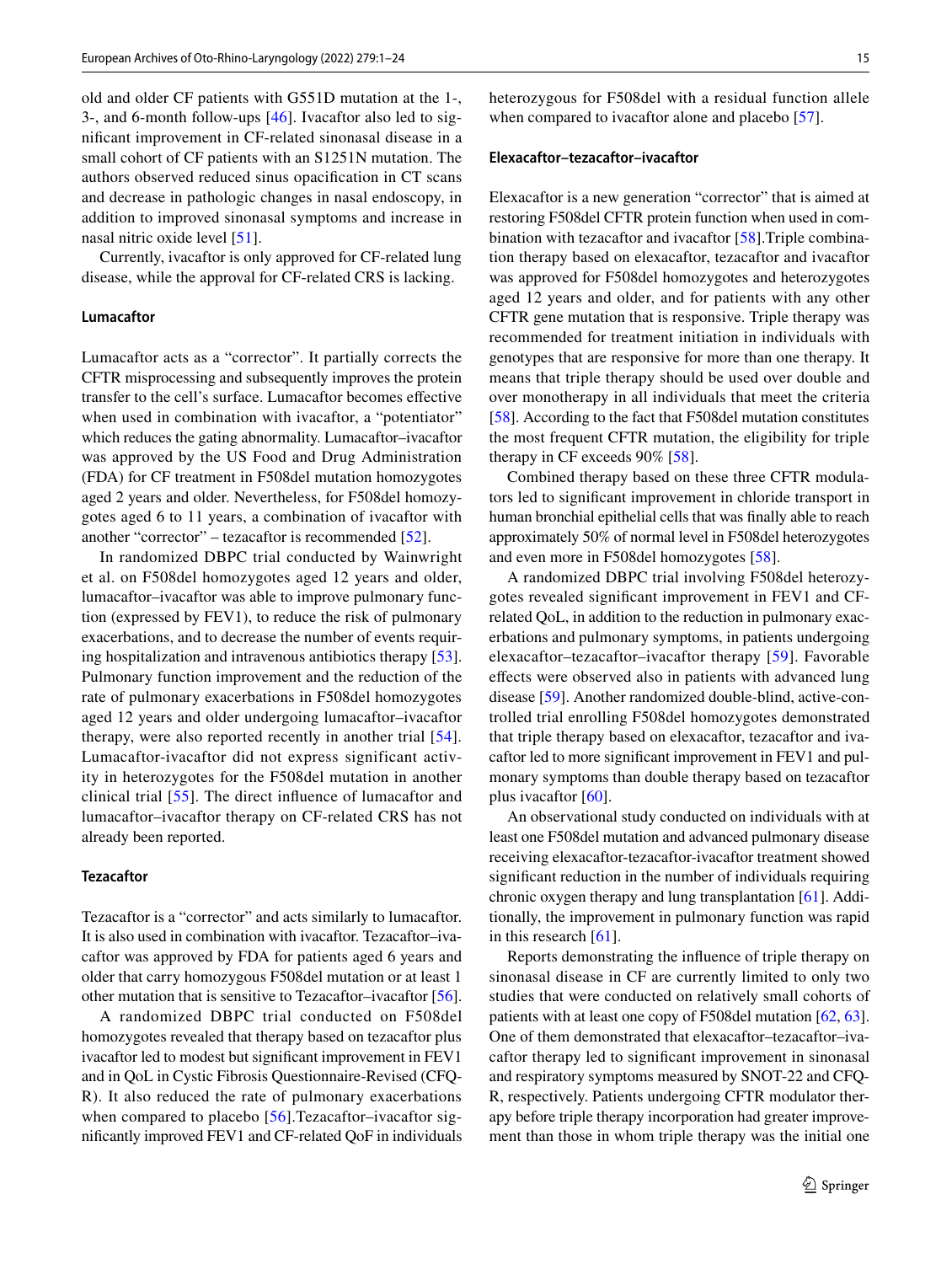[\[62](#page-23-0)]. Signifcant improvement in sinonasal symptoms measured by SNOT-22 was also observed in the other study [\[63](#page-23-1)]. Interestingly, there is currently ongoing clinical trial aimed at determining the efects of triple therapy directly on CFrelated sinonasal disease; however, not even preliminary outcomes have been provided yet [[64\]](#page-23-5).

Because of the fact that CFTR modulators improve the function of the CFTR protein leading to the increase in chloride transmembrane transport and in the reduction of mucus viscosity, they could potentially also interfere with the patomechanism of CRS and thus decrease CRS symptoms in CF. Nevertheless, the direct efect of CFTR modulators on CFrelated CRS requires further studies and elucidation.

#### **Nasal decongestants**

Nasal decongestants reduce congestion of nasal vessels subsequently decreasing sinonasal edema and improving nasal patency [\[5](#page-21-4)]. The therapeutic activity of these agents is lacking. Decongestants must be used with caution as their continuous use for 7 days or more induce drug dependence and iatrogenic rhinitis [[5\]](#page-21-4). Current recommendations opt against nasal decongestants' use in CRS therapy [[26\]](#page-21-25). RCTs analyzing the usefulness of decongestants in CF-related CRS have not been provided.

#### **Surgical treatment (Table [2\)](#page-16-0)**

Surgical intervention is not the frst-line treatment option for CF-related CRS, nevertheless, approximately 20–60% of individuals managed conservatively will eventually require Endoscopic Sinus Surgery (ESS) [[8\]](#page-21-7).

Up till now, high-level recommendations for surgical management of CF-related CRS are lacking. Functional ESS (FESS) is the most common surgical option for CRS, especially for CRSwNP [[7\]](#page-21-6). Qualifcations for ESS in CF patients should follow recommendations for non-CF CRS and be additionally aimed at decreasing lung colonization by bacteria. In general, FESS should be considered in CF individuals with severe sinonasal symptoms not responding to conservative treatment, in those with signifcant abnormalities in endoscopy or sinus CT, in those with frequent pulmonary exacerbations, and in lung transplant recipients [\[1](#page-21-0)]. Bearing in mind rhinologic symptoms, individuals that could presumably beneft most from FESS are those with NP or other anatomic variants that lead to sinus obstruction [\[1](#page-21-0)].

Selecting CF patients for sinus surgery is more difficult and challenging than in the general population, because of the relatively high prevalence of sinonasal changes in CT scans that are not accompanied by signifcant clinical symptoms. CT scan should not be considered a valid criterion for sinus surgery in CF individuals as not all individuals with CT scan changes have symptoms of CRS. A sinus CT scan should rather be used to analyze the anatomy and extent of sinonasal disease in preoperative planning. Additionally, CT should not be routinely used in postoperative follow-up, because of its low accuracy in monitoring disease progression after the surgery [\[65\]](#page-23-6).

Making a decision whether to perform a sinus surgery in CF patients, especially pediatric ones, is challenging. First, these patients carry an elevated anesthetic risk of complications during surgery performed under general anesthesia [[7](#page-21-6)]. Second, performing ESS in CF patients could be more difficult, as anatomic variants of sinuses' development and pneumatization that predispose to intraoperative complications during ESS are more frequently observed in CF patients than in the general population. Finally, sinus surgery does not remove the underlying pathogenic mechanisms predisposing to CRS and does not eradicate the sinonasal mucosa disease. Therefore, recurrences seem to be inevitable in these patients, especially in those with severe mutations in the CFTR gene [\[7](#page-21-6)]. Individuals with severe CFTR mutations are defnitely more likely to undergo ESS than those with mild CFTR mutations [[66\]](#page-23-7).

FESS in CF patients is mainly aimed at reducing CRSrelated symptoms, nevertheless, the postoperative positive effects are usually temporary [\[1\]](#page-21-0). Significant reduction of nasal and facial symptoms of CRS after ESS (measured by Likert scales) was observed in both, children and young adults with CF-related CRS refractory to conservative treat-ment [[67\]](#page-23-8). In contrast, FESS alone was not able to significantly improve postoperative pulmonary function test (PFT), while, FESS accompanied by postoperative systemic and topical antibiotic therapy led to a signifcant reduction of bacterial colonization in LRT samples [[1](#page-21-0)].

Studies showed that performing ESS in CF children was relatively safe, and did not lead to signifcant long-term negative outcomes [[68\]](#page-23-9). Peteghem et al. concluded that extensive FESS did not negatively infuence facial growth in CF children, as 10 years of follow-up did not reveal any signifcant diferences in cephalometric measurements in these patients [[68\]](#page-23-9).

In selected, less severe cases of CRSwNP, especially in children, polypectomy could be considered as an alternative to ESS [\[1](#page-21-0), [7\]](#page-21-6). However, besides being a less invasive procedure than ESS, the recurrence rate after polypectomy exceeded 80% in CF patients, while the postoperative reduction of sinonasal symptoms was short-lasting [\[69\]](#page-23-10). RTCs comparing ESS and simple polypectomy in the pediatric population with CF-related CRS are lacking. Therefore, a decision on whether to perform a polypectomy instead of a more radical procedure must be made with caution [\[1](#page-21-0)].

Yung et al. recommended radical ESS over simple polypectomy in children with CF besides the high recurrence rate after both procedures [[7\]](#page-21-6). Nevertheless, radical ESS provided signifcantly longer disease-free intervals. The median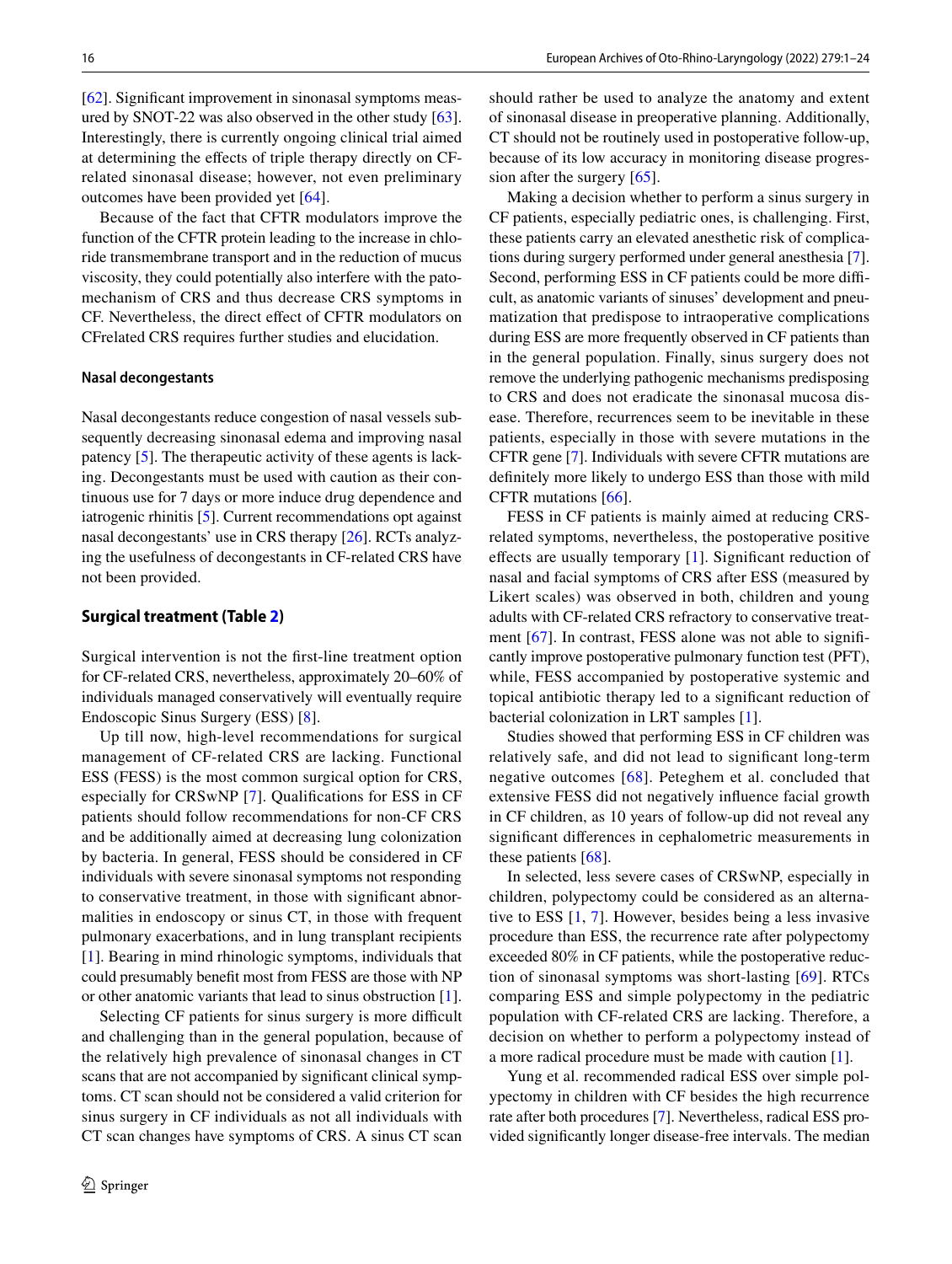<span id="page-16-0"></span>

| Surgical intervention | Type of study                                 | Numer of patients $(n)$                                                                                 | Age (years) Outcomes |                                                                                                                                                                                                                                                                                                                                                                                                                                                                                                                                                                                                                                                                                                               | Level of<br>evidence | EBM recommendation |
|-----------------------|-----------------------------------------------|---------------------------------------------------------------------------------------------------------|----------------------|---------------------------------------------------------------------------------------------------------------------------------------------------------------------------------------------------------------------------------------------------------------------------------------------------------------------------------------------------------------------------------------------------------------------------------------------------------------------------------------------------------------------------------------------------------------------------------------------------------------------------------------------------------------------------------------------------------------|----------------------|--------------------|
| ESS [67]              | Nonrandomized prospec-<br>tive clinical trial | tive treatment CF-related CRS who<br>Patients with refractory to conserva-<br>underwent ESS<br>$n = 26$ | $3 - 33$             | was seen in 30.8%, while improved<br>facial symptoms of CRS after ESS<br>The recurrence rate of NP after ESS<br>Postoperatively no polyp recurrence<br>Significant reduction of nasal and<br>polyp score in 53.8% patients<br>(measured by Likert scales)<br>During 23 months follow up<br>reached 69.2%                                                                                                                                                                                                                                                                                                                                                                                                      | $\Box$               | Not provided       |
| ESS <sub>[7]</sub>    | Prospective cohort study                      | Children undergoing ESS<br>$n=12$                                                                       | $5 - 16$             | Radical ESS was recommended over<br>postoperative irrigation of sinona-<br>median interval between repeated<br>of CF children frontal sinuses are<br>Radical ESS provided significantly<br>sinuses in all children are recom-<br>Reduction of the middle turbinates<br>longer disease-free intervals (the<br>Ethmoidectomy and wide opening<br>rence rate after both procedures<br>with CF besides the high recur-<br>mended Frontal sinuses surgery<br>simple polypectomy in children<br>not required, as in the majority<br>of the maxillary and sphenoid<br>was recommended to improve<br>significantly longer than after<br>ESS reached 4 years and was<br>underdeveloped<br>polypectomy)<br>sal cavities | $\blacksquare$       | Not provided       |
| ESS <sub>[70]</sub>   | Retrospective cohort study                    | Patients undergoing ESS<br>$n = 49$                                                                     | $2 - 39$             | Patients with minimal polyps did not<br>The prevalence of revision ESS was<br>The revision rate of ESS in patients<br>with expansive polyposis reached<br>Patients without NP did not require<br>changes in sinus CT scan, and in<br>als with advanced inflammatory<br>significantly higher in individu-<br>those with high grade polyps<br>During 6 years follow-up<br>need revision surgery<br>sinus surgery<br>58%                                                                                                                                                                                                                                                                                         | $\equiv$             | Not provided       |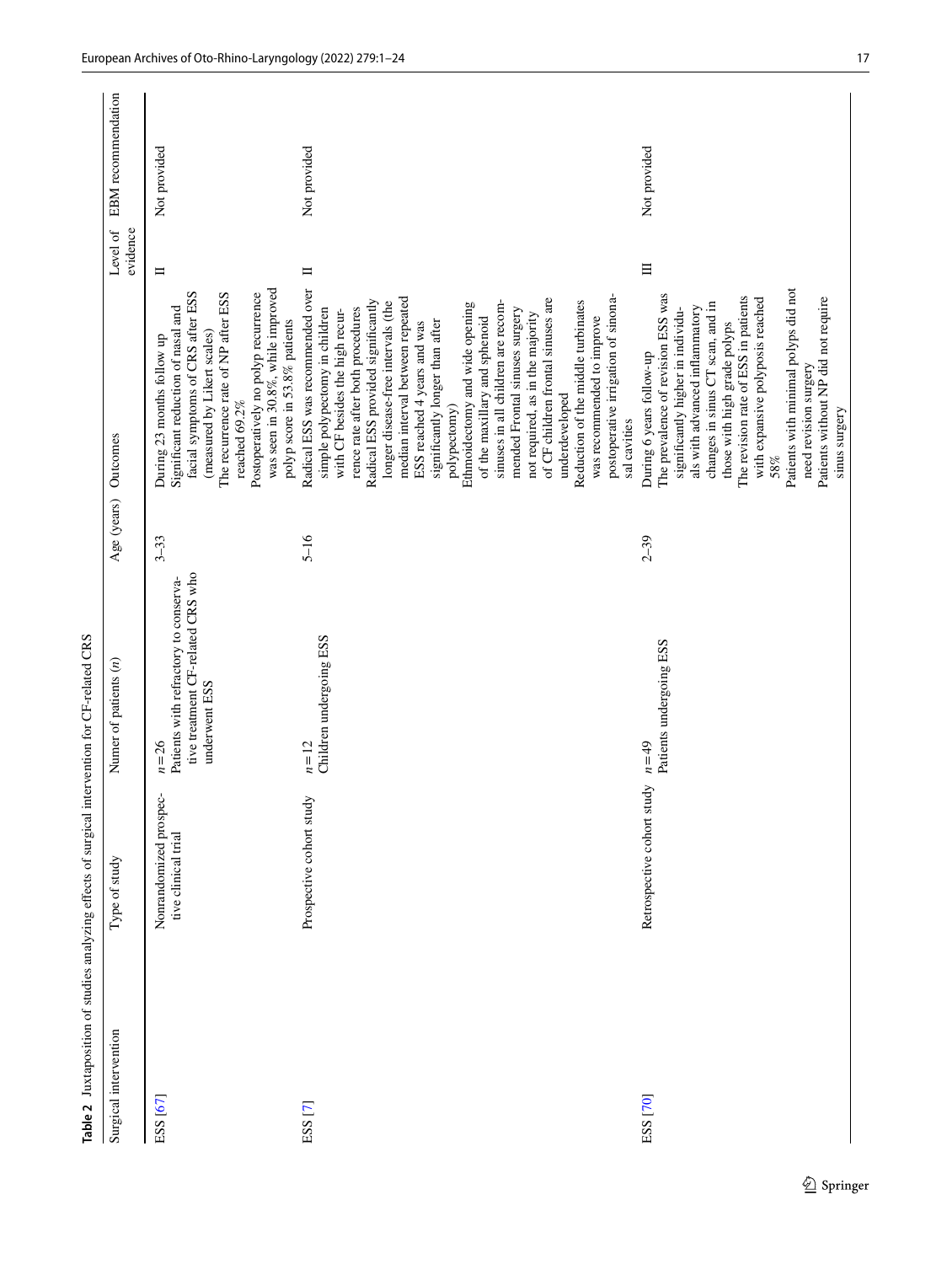| Surgical intervention                                                                          | Type of study              | Numer of patients $(n)$                                                                                                | Age (years) | Outcomes                                                                                                                                                                                                                                                                                                                                                                                                                                                                                                                                                                                                                                                                                                                                                                                                                                                                        | Level of<br>evidence | EBM recommendation |
|------------------------------------------------------------------------------------------------|----------------------------|------------------------------------------------------------------------------------------------------------------------|-------------|---------------------------------------------------------------------------------------------------------------------------------------------------------------------------------------------------------------------------------------------------------------------------------------------------------------------------------------------------------------------------------------------------------------------------------------------------------------------------------------------------------------------------------------------------------------------------------------------------------------------------------------------------------------------------------------------------------------------------------------------------------------------------------------------------------------------------------------------------------------------------------|----------------------|--------------------|
| FESS, medial maxillectomy and<br>Extended approach consisted of<br>Caldwell-Luc procedure [73] | Retrospective cohort study | All patients had at least 3 endoscopic<br>surgical procedures for recurring<br>sinus disease prior the study<br>$n=15$ | $9 - 19$    | decreased the need for intravenous<br>antibiotic treatment, and improved<br>reduced hospitalization rate due<br>with refractory CF-related CRS<br>initially managed with multiple<br>Combined approach significantly<br>mended in pediatric population<br>failed endoscopic procedures<br>Extended approach was recom-<br>to pulmonary exacerbations,<br>pulmonary function testing<br>(FEV1%)                                                                                                                                                                                                                                                                                                                                                                                                                                                                                  | $\equiv$             | Not provided       |
| <b>MEMM [22]</b>                                                                               | Prospective cohort study   | $n = 22$                                                                                                               | $19 - 43$   | and auto-obliteration of the sinuses<br>to pulmonary exacerbations during<br>with cancellous bone $\rightarrow$ decreased<br>exacerbations rate and the need for<br>appeared to be better after MEMM<br>volume secondary to osteogenesis<br>decreased hospitalization rate due<br>ethmoidectomy led to significant<br>The efficacy of postoperative local<br>mucus retention $\rightarrow$ reduction of<br>reduction of the maxillary sinus<br>cal improvement in CF patients,<br>related to sinonasal disease and<br>function tests after ESS during<br>MEMM with mucosal stripping<br>of maxillary sinuses, and total<br>MEMM led to significant clini-<br>No improvement in pulmonary<br>management of sinus disease<br>than after regular maxillary<br>positively influenced QOL<br>12 months of follow-up<br>revision sinus surgeries<br>12 months follow-up<br>antrostomy | $\Box$               | Not provided       |
| FESS [75]                                                                                      | Retrospective cohort study | Patients undergoing fess<br>$n=21$                                                                                     | $4 - 19$    | Significant pulmonary improvement<br>lasting 2 years after FESS in CF<br>children                                                                                                                                                                                                                                                                                                                                                                                                                                                                                                                                                                                                                                                                                                                                                                                               | $\Xi$                | Not provided       |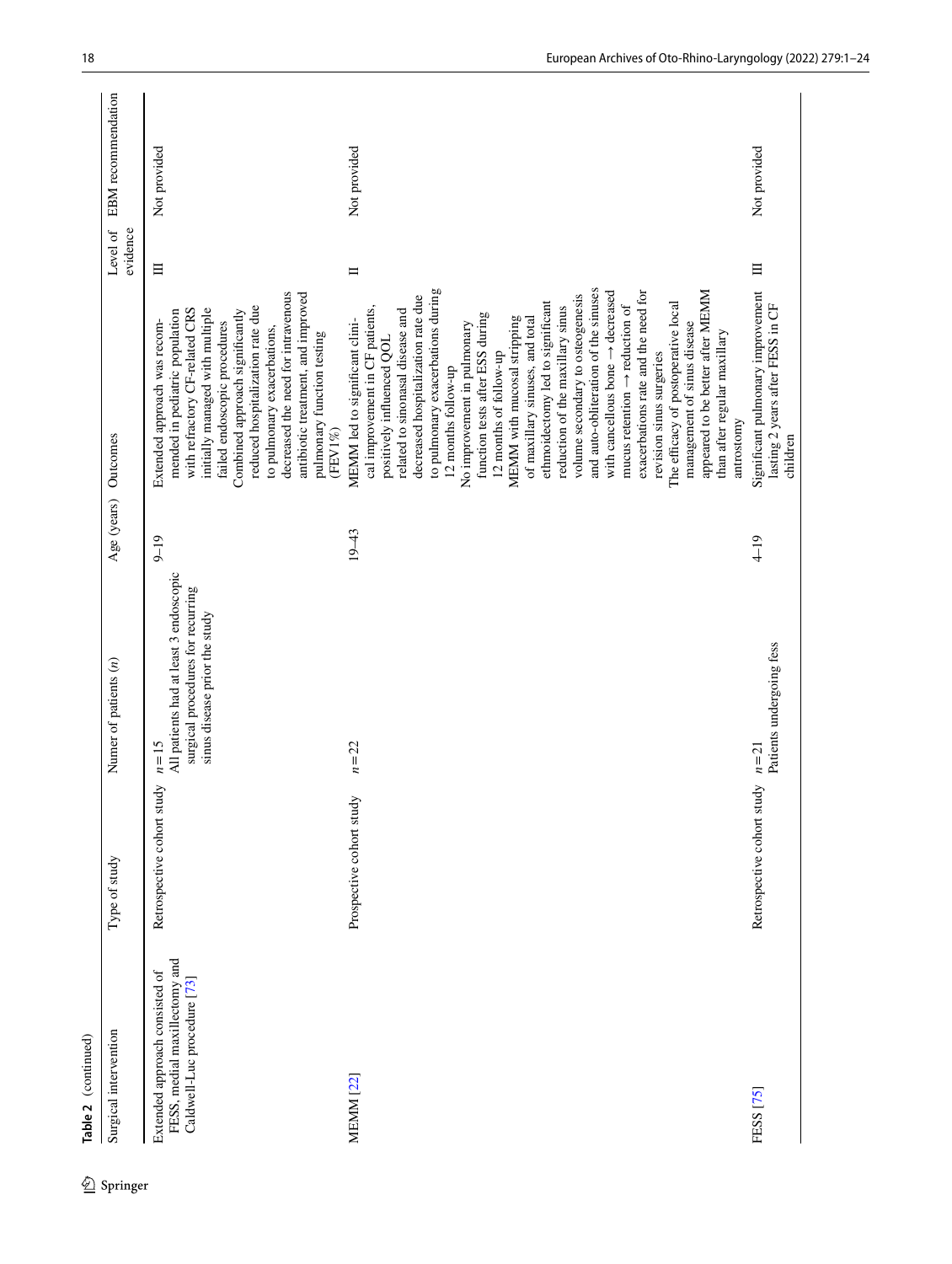| Table 2 (continued)                                                                                                                                                                  |                                   |                                                          |                      |                                                                                                                                                                                                                                                                                                                                                                                                                                                                                                                                                                                                                                                                                                                                                                                                                  |          |                             |
|--------------------------------------------------------------------------------------------------------------------------------------------------------------------------------------|-----------------------------------|----------------------------------------------------------|----------------------|------------------------------------------------------------------------------------------------------------------------------------------------------------------------------------------------------------------------------------------------------------------------------------------------------------------------------------------------------------------------------------------------------------------------------------------------------------------------------------------------------------------------------------------------------------------------------------------------------------------------------------------------------------------------------------------------------------------------------------------------------------------------------------------------------------------|----------|-----------------------------|
| Surgical intervention                                                                                                                                                                | Type of study                     | Numer of patients $(n)$                                  | Age (years) Outcomes |                                                                                                                                                                                                                                                                                                                                                                                                                                                                                                                                                                                                                                                                                                                                                                                                                  | evidence | Level of EBM recommendation |
| sisting of frontosphenoethmoidec-<br>tomy, wide opening of all sinuses,<br>Aggressive surgical treatment con-<br>extensive removal of bony over-<br>hangs and middle turbinates [77] | Retrospective cohort study $n=77$ | Lung transplant recipients undergo-<br>ing sinus surgery | $26 - 29.5$          | allograft rejection induced by sinus<br>mond drill, and wide opening of all<br>sinuses could prevent mucus reten-<br>tion and enable efficient postopera-<br>Important role of postoperative daily<br>sinuses, extensive removal of bony<br>postoperative reduction of sinona-<br>re-colonization of the CF-relevant<br>sal colonization by P. aeruginosa<br>Aggressive surgical treatment con-<br>overhangs and middle turbinates,<br>resulted in satisfactory effects in<br>sisting of frontosphenoethmoid-<br>overhangs, preferably using dia-<br>Intraoperative smoothing of bony<br>adult lung transplant recipients<br>Such approach led to significant<br>sinonasal lavage in preventing<br>ectomy, wide opening of all<br>bacteria was emphasized<br>tive sinonasal douching<br>and S. aureus<br>with CF | Ξ        | Not provided                |
|                                                                                                                                                                                      |                                   |                                                          |                      |                                                                                                                                                                                                                                                                                                                                                                                                                                                                                                                                                                                                                                                                                                                                                                                                                  |          |                             |

ESS: endoscopic sinus surgery, FESS: functional endoscopic sinus surgery, MEMM: modified endoscopic medial maxillectomy, CRS: chronic rhinosinusitis, CF: cystic fibrosis, NP: nasal pol-<br>yps, FEV1%: forced expiratory volume ESS: endoscopic sinus surgery, FESS: functional endoscopic sinus surgery, MEMM: modifed endoscopic medial maxillectomy, CRS: chronic rhinosinusitis, CF: cystic fbrosis, NP: nasal polyps, FEV1%: forced expiratory volume at 1 s (percent)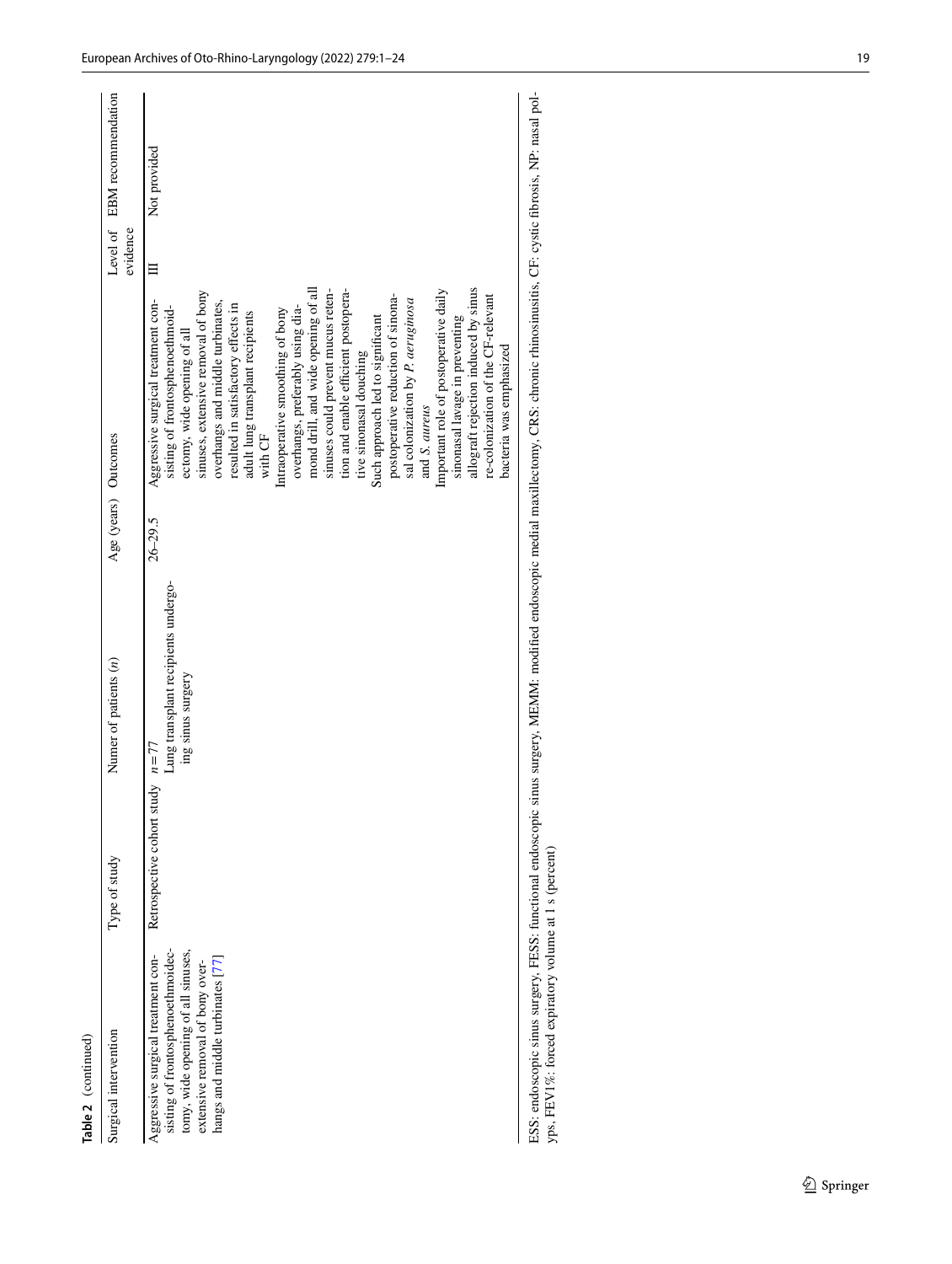interval between repeated ESS reached 4 years and was signifcantly longer than observed after polypectomy. The authors recommended ethmoidectomy and a wide opening of the maxillary and sphenoid sinuses in all children. Frontal sinuses surgery is usually not required, as in the majority of CF children frontal sinuses are underdeveloped. Simultaneous reduction of the middle turbinates was recommended to improve postoperative irrigation of sinonasal cavities [[7](#page-21-6)].

Interestingly, it was observed that the size of NP at the time of the frst ESS constituted a signifcant predicting factor of the revision surgery in both children and adults with CF [[70\]](#page-23-11). The prevalence of revision ESS was signifcantly higher in individuals with advanced infammatory changes in sinus CT scan, and those with expansive polyps. The revision rate in the latter group reached 58%. In contrast, patients with minimal polyps did not need revision surgery within 6 years of follow-up, while individuals without NP did not require sinus surgery during this period at all [[70\]](#page-23-11).

The recurrence rate of NP after ESS in children and adults with CF reached 69% during the mean 23 months' follow-up in another research. Postoperatively, 15% of studied patients developed the same extent of polyposis, while in 53.8% of patients, improved polyp score was reported [[67\]](#page-23-8). No recurrence of sinus mucoceles after ESS during 3 months' to 6 years' follow-up was observed in the pediatric population with CF in another study [[71\]](#page-23-15).

Properly performed ESS must always be accompanied by adequate postoperative sinonasal irrigation, debridement, and administration of topical medications. Aanaes et al. used single-photon emission CT to assess the postoperative range of saline penetration to the sinuses administered during sinonasal lavage in CF patients. They observed that no saline penetrated sphenoid and frontal sinuses, while maxillary sinuses were reached in less than 50% of cases [[72](#page-23-16)]. This observation could partially explain the relatively rapid recurrence after ESS in some CF patients [\[72](#page-23-16)].

### **Extended procedures/combined approaches**

In patients with a history of recurrent ESSs, extended surgical procedures or combined surgical approaches should be considered. Studies showed that aggressive surgical treatment was benefcial in CF individuals, as it reduced the need for revision surgeries, provided better administration of topical medications, and better control of chronic bacterial colonization of the sinuses. It was reported that this approach could be especially benefcial in CF patients with high Lund–Mackay scores at their initial CT scan, as these individuals were more likely to require revision sinus surgeries [[8,](#page-21-7) [22,](#page-21-21) [73](#page-23-12)].

Among all paranasal sinuses, aggressive surgical treatment performed on maxillary sinuses is a priority in CF patients, as maxillary sinuses, due to their superiorly localized ostia, constitute the main reservoir of bacteria in URT [[8](#page-21-7)]. Efective mucus evacuation from maxillary sinuses after properly performed maxillary antrostomy might not be achieved in CF individuals because of the rapid postoperative re-accumulation of viscous mucus, even despite nasal irrigations [[8](#page-21-7)].

Shatz et al. recommended a combined approach consisting of FESS, medial maxillectomy and Caldwell-Luc procedure in the pediatric population with refractory CFrelated CRS initially managed with multiple failed endo-scopic procedures [[73\]](#page-23-12). Such an approach significantly reduced hospitalization rate due to pulmonary exacerbations, decreased the need for intravenous antibiotic treatment, and improved pulmonary function testing (defned as forced expiratory volume at 1-s percent [FEV1%]) [[73](#page-23-12)].

Modifed endoscopic medial maxillectomy (MEMM), a procedure currently recommended for recalcitrant maxillary sinus disease, led to signifcant clinical improvement in CF patients, positively infuenced QOL related to sinonasal disease, and decreased hospitalization rate due to pulmonary exacerbations during 1-year follow-up. Additionally, MEMM with mucosal stripping of maxillary sinuses, and total ethmoidectomy performed in CF children led to a signifcant reduction of the maxillary sinus volume secondary to osteogenesis and auto-obliteration of the sinuses with cancellous bone. Such structural remodeling signifcantly decreased mucus retention, and could subsequently reduce the risk of exacerbations and the need for revision sinus surgeries [[22\]](#page-21-21).

The efficacy of postoperative local management of sinus disease appeared to be better after MEMM than after regular maxillary antrostomy, while the risk of revision operation seemed to be reduced [[22](#page-21-21)].

It is known that sinonasal mucosa in CF would never function properly because of the underlying genetic defect. Therefore, aggressive surgical treatment aimed at creating wide and permanent "access" to the sinuses enabling easier and more efective postoperative irrigation, debridement and drug deposition, could improve long-term outcomes in CF-related CRS [[8,](#page-21-7) [22,](#page-21-21) [73](#page-23-12)].

### **Infuence of sinus surgery on LRT**

Besides focusing on reducing sinonasal symptoms, sinus surgery in CF patients is also aimed at improving pulmonary function [[74](#page-23-17)]. The outcomes of sinus surgery in CF adults are mainly evaluated using the FEV1 parameter that is considered the main marker refecting successful intervention [[74\]](#page-23-17).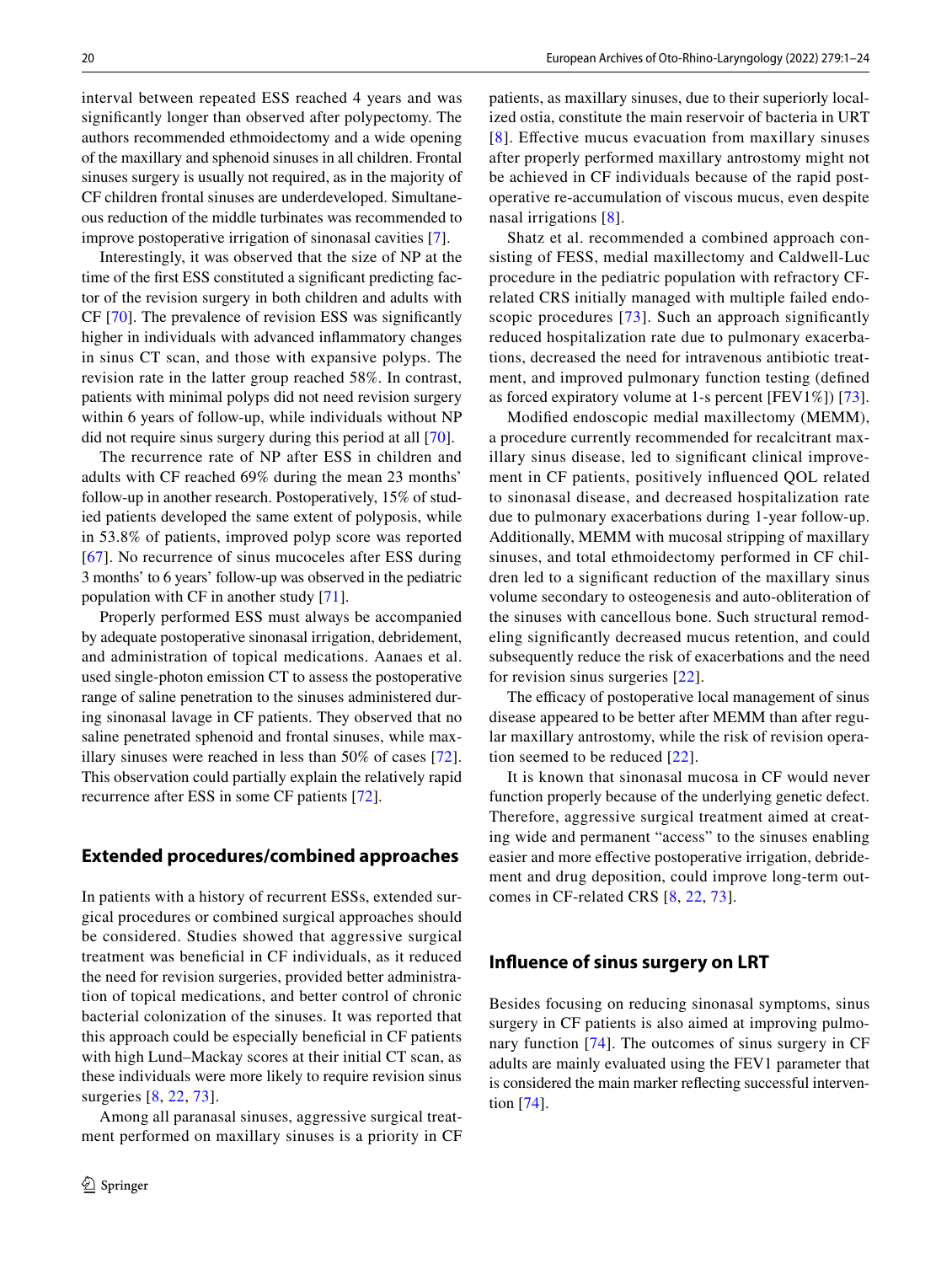Kovell et al. reported signifcant pulmonary improvement lasting 2 years after FESS in CF children [[75](#page-23-13)]. No betterment in pulmonary function tests after ESS during 12 months of follow-up was also observed by other authors, however, the hospitalization rate due to pulmonary exacerbations was signifcantly reduced during 1-year follow-up [\[22](#page-21-21)].

FEV1 usefulness in the pediatric population is not clear, as its decrease, refecting improvement, is usually observed after reaching adolescence [[76\]](#page-23-18). It could presumably infuence the results of FEV1 analyses after sinus surgery in these patients.

# **The usefulness of CT in postoperative monitoring**

Sinus CT scan should not be considered useful in predicting outcomes after surgical management in CF patients, as Lund–MacKay scores before and after surgery did not significantly difer in these individuals, in contrast to the reduction of symptoms and improvement in QOL. Repetitive postoperative sinus CT scans are not recommended in monitoring CF-related CRS progression, as they do not correspond with patients' symptoms and clinical exacerbations [\[65](#page-23-6)].

# **Sinus surgery in lung transplant recipients with CF**

It is known that a number of CF patients will develop endstage pulmonary disease and will fnally require lung transplantation. *P. aeruginosa*, chronically colonizing sinuses in CF patients, predisposed to bronchiolitis obliterans syndrome, played a critical role in the progression of CF-related pulmonary disease, and could negatively infuence the survival rate after lung transplantation [\[44](#page-22-21)]. In lung transplant recipients, chronic pulmonary colonization by *P. aeruginosa* is usually eradicated, however, the pathogen could still colonize sinuses and, when transmitted to LRT, could induce infection and rejection of the graft [[44\]](#page-22-21).

It was implied that successful sinus operation could reduce the risk of these post-transplant complications induced by bacteria colonizing paranasal sinuses [[1\]](#page-21-0). Nevertheless, the clear association is yet to be elucidated [\[77\]](#page-23-14).

It was reported that the re-hospitalization rate due to pulmonary dysfunction was signifcantly reduced in lung transplant recipients undergoing FESS. Post-transplant sinus surgery accompanied by daily sinonasal lavage decreased the prevalence of tracheobronchitis, pneumonia and bronchiolitis obliterans syndrome [\[44](#page-22-21)]. Vital et al. reported that aggressive surgical treatment consisting of frontosphenoethmoidectomy, wide opening of all sinuses, extensive removal of bony overhangs and middle turbinates, resulted in satisfactory efects in adult lung transplant recipients with CF. According to Vital et al., intraoperative smoothing of bony overhangs, preferably using the diamond drill and a wide opening of all sinuses could prevent mucus retention and enable efficient postoperative sinonasal douching. Such an approach led to a signifcant postoperative reduction of sinonasal colonization by *P. aeruginosa* and *S. aureus*. They emphasized the important role of postoperative daily sinonasal lavage in preventing allograft rejection induced by sinus re-colonization of the CF-relevant bacteria [[77](#page-23-14)].

# **Conclusion**

Precise recommendations for CF-related CRS therapy are lacking. Currently, management of CF-related CRS is mainly based on recommendations provided for non-CF CRS. Generally, CF-related CRS treatment should be mainly conservative. In cases of severe sinonasal symptoms despite conservative treatment or in those with CRS-related complications, surgical treatment is needed. The answer to the question, whether to perform prophylactic sinus surgery after lung transplantation or not remains ambiguous.

Due to the fact that the prevalence of relapses in CF patients undergoing sinus surgery is high because of the underlying genetic defect leading to CRS, a number of patients would subsequently require revision surgeries. It explains why surgical treatment should not be considered a frst-line treatment for CF-related CRS, while the decision of whether to perform surgical intervention must be made with caution. FESS is the most common surgical procedure, however, extended surgical approaches seemed to provide better long-term outcomes in CF individuals.

As the life expectancy of CF patients is constantly increasing and CRS is one of the most common CF-related disorders, further multi-center large cohort RCTs with longlasting follow-up are warranted to establish the best therapeutic options for these individuals.

**Authors' contributions** All authors contributed to the study conception and design. Material preparation, data collection and analysis were performed by JK. The frst draft of the manuscript was written by JK, KZ, TZ and all authors commented on previous versions of the manuscript. All authors read and approved the fnal manuscript.

#### **Declarations**

**Conflict of interest** The authors have no conficts of interest to declare that are relevant to the content of this article.

**Consent for publication** All authors consent to participation and publication of this manuscript.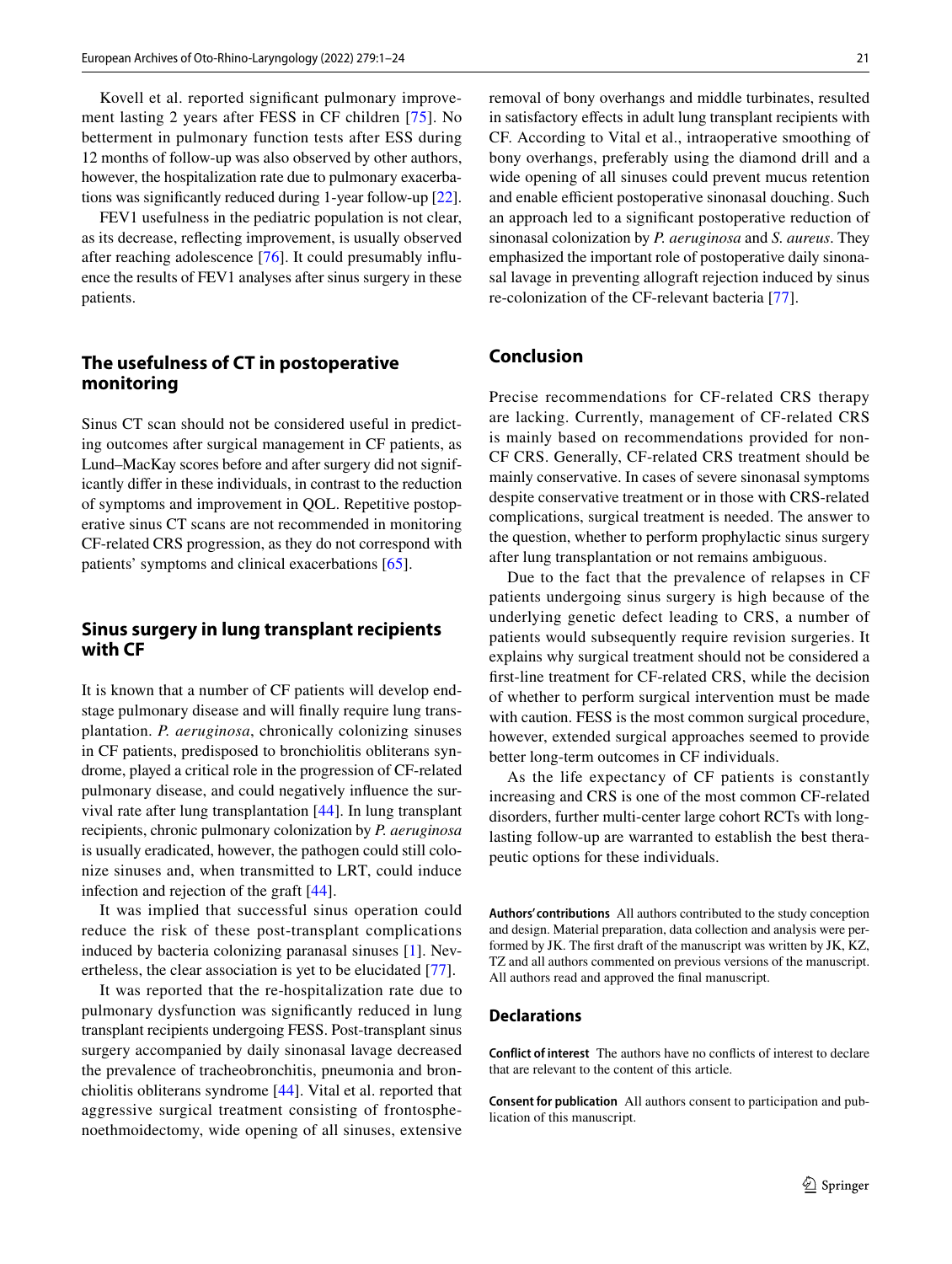# **References**

<span id="page-21-0"></span>1. Kang SH, Dalcin PDTR, Piltcher OB, Migliavacca RDO (2015) Chronic rhinosinusitis and nasal polyposis in cystic fbrosis: update on diagnosis and treatment. J Bras Pneumol publicacao Of da Soc Bras Pneumol e Tisilogia. 41(1):65–76. [https://doi.org/](https://doi.org/10.1590/S1806-37132015000100009) [10.1590/S1806-37132015000100009](https://doi.org/10.1590/S1806-37132015000100009)

copy of this licence, visit <http://creativecommons.org/licenses/by/4.0/>.

- <span id="page-21-1"></span>2. Scotet V, L'hostis C, Férec C (2020) The changing epidemiology of cystic fbrosis:Incidence, survival and impact of the CFTRGene discovery. Genes (Basel) 1(6):589[.https://doi.org/10.3390/genes](https://doi.org/10.3390/genes11060589) [11060589](https://doi.org/10.3390/genes11060589)
- <span id="page-21-2"></span>3. Mirtajani S, Farnia P, Hassanzad M, Ghanavi J, Farnia P, Velayati A (2017) Geographicaldistribution of cystic fbrosis; The past 70 years of data analyzis. Biomed BiotechnolRes J. 1(2):105–112. [https://doi.org/10.4103/bbrj.bbrj\\_81\\_17](https://doi.org/10.4103/bbrj.bbrj_81_17)
- <span id="page-21-3"></span>4. VanDevanter DR, Kahle JS, O'Sullivan AK, Sikirica S, Hodgkins PS (2016) Cystic fbrosis in young children: a review of disease manifestation, progression, and response to early treatment. J Cyst Fibros 15(2):147–157.<https://doi.org/10.1016/j.jcf.2015.09.008>
- <span id="page-21-4"></span>5. Mainz JG, Koitschev A (2009) Management of chronic rhinosinusitis in CF. J Cyst Fibros 8:S10–S14. [https://doi.org/10.1016/](https://doi.org/10.1016/S1569-1993(09)60005-9) [S1569-1993\(09\)60005-9](https://doi.org/10.1016/S1569-1993(09)60005-9)
- <span id="page-21-5"></span>6. Chaaban MR, Kejner A, Rowe SM, Woodworth BA (2013) Cystic fbrosis chronic rhinosinusitis: a comprehensive review. Am J Rhinol Allergy 27(5):387–395. [https://doi.org/10.2500/ajra.2013.27.](https://doi.org/10.2500/ajra.2013.27.3919) [3919](https://doi.org/10.2500/ajra.2013.27.3919)
- <span id="page-21-6"></span>7. Yung MW, Gould J, Upton GJG (2002) Nasal polyposis in children with cystic fbrosis: a long-term follow-up study. Ann Otol Rhinol Laryngol 111(12):1081–1086. [https://doi.org/10.1177/](https://doi.org/10.1177/000348940211101204) [000348940211101204](https://doi.org/10.1177/000348940211101204)
- <span id="page-21-7"></span>8. Tipirneni KE, Woodworth BA (2017) Medical and surgical advancements in the management of cystic fbrosis chronic rhinosinusitis. Curr Otorhinolaryngol Rep 5(1):24–34. [https://doi.](https://doi.org/10.1007/s40136-017-0139-3) [org/10.1007/s40136-017-0139-3](https://doi.org/10.1007/s40136-017-0139-3)
- <span id="page-21-8"></span>9. Aanæs K (2013) Bacterial sinusitis can be a focus for initial lung colonisation and chronic lung infection in patients with cystic fbrosis. J Cyst Fibros 12:S1–20. [https://doi.org/10.1016/S1569-](https://doi.org/10.1016/S1569-1993(13)00150-1) [1993\(13\)00150-1](https://doi.org/10.1016/S1569-1993(13)00150-1)
- <span id="page-21-9"></span>10. Johnson BJ, Choby GW, O'Brien EK (2020) Chronic rhinosinusitis in patients with cystic fbrosis—Current management and new treatments. Laryngoscope InvestigOtolaryngol. 5(3):368–374. <https://doi.org/10.1002/lio2.401>
- <span id="page-21-10"></span>11. Abuzeid WM, Song C, Fastenberg JH, Fang CH, Ayoub N, Jerschow E, Mohabir PK, Hwang PH (2018) Correlations between cystic fbrosis genotype and sinus disease severity in chronic rhinosinusitis. Laryngoscope. 128(8):1752–1758. [https://doi.org/10.](https://doi.org/10.1002/lary.27019) [1002/lary.27019](https://doi.org/10.1002/lary.27019)
- <span id="page-21-11"></span>12. Halderman AA, Lee S, London NR, Day A, Jain R, Moore JA, Lin SY (2019) Impact of high- versus low-risk genotype on

sinonasal radiographic disease in cystic fbrosis. Laryngoscope 129(4):788–793. <https://doi.org/10.1002/lary.27595>.

- <span id="page-21-12"></span>13. Cutting GR (2015) Cystic fibrosis genetics: From molecular understanding to clinical application. Nat. Rev. Genet. 16(1):45–56.<https://doi.org/10.1038/nrg3849>
- <span id="page-21-13"></span>14. Berkhout MC, Van Rooden CJ, Rijntjes E, Fokkens WJ, El Bouazzaoui LH, Heijerman HGM (2014) Sinonasal manifestations of cystic fbrosis: A correlation between genotype and phenotype? J Cyst Fibros. 13(4):442–448. [https://doi.org/10.](https://doi.org/10.1016/j.jcf.2013.10.011) [1016/j.jcf.2013.10.011](https://doi.org/10.1016/j.jcf.2013.10.011)
- <span id="page-21-14"></span>15. Ferril GR, Nick JA, Getz AE, Barham HP, Saavedra MT, Taylor-Cousar JL, Nichols DP, Curran-Everett D, Kingdom TT, Ramakrishnan VR (2014) Comparison of radiographic and clinical characteristics of low-risk and high-risk cystic fbrosis genotypes. Int Forum Allergy Rhinol. 4(11):915–20. [https://doi.org/](https://doi.org/10.1002/alr.21412) [10.1002/alr.21412](https://doi.org/10.1002/alr.21412)
- <span id="page-21-15"></span>16. Calton JB, Koripella PC, Willis AL, Le CH, Chiu AG, Chang EH (2017) Paranasal sinus size is decreased in CFTR heterozygotes with chronic rhinosinusitis. Int Forum Allergy Rhinol. 7(3):256–260. <https://doi.org/10.1002/alr.21874>
- <span id="page-21-16"></span>17. Shwachman H, Kulczycki LL, Mueller HL, Flake CG (1962) Nasal polyposis in patients with cystic fbrosis. Pediatrics. 30(3):389–401
- <span id="page-21-17"></span>18. Eggesbo HB, Eken T, Eiklid K, Kolmannskog F (1999) Hypoplasia of the sphenoidsinuses as a diagnostic tool in cystic fbrosis. Acta radiol. 40(5):479–485. [https://doi.org/10.3109/02841](https://doi.org/10.3109/02841859909175571) [859909175571](https://doi.org/10.3109/02841859909175571)
- <span id="page-21-18"></span>19. Kang SH, Piltcher OB, de Tarso Roth Dalcin P, (2014) Sinonasal alterations in computed tomography scans in cystic fbrosis: A literature review of observational studies. Int Forum Allergy Rhinol. 4(3):223–31. <https://doi.org/10.1002/alr.21266>
- <span id="page-21-19"></span>20. Virgin FW (2017) Clinical chronic rhinosinusitis outcomes in pediatric patients with cystic fbrosis. Laryngoscope Investig Otolaryngol 2(5):276–280. <https://doi.org/10.1002/lio2.78>
- <span id="page-21-20"></span>21. Thamboo A, Santos RCD, Naidoo L, Rahmanian R, Chilvers MA, Chadha NK (2014) Use of the SNOT-22 and UPSIT to appropriately select pediatric patients with cystic fbrosis who should be referred to an otolaryngologist. JAMA Otolaryngol Neck Surg 140(10):934. [https://doi.org/10.1001/jamaoto.2014.](https://doi.org/10.1001/jamaoto.2014.1650) [1650](https://doi.org/10.1001/jamaoto.2014.1650)
- <span id="page-21-21"></span>22. Virgin FW, Rowe SM, Wade MB, Gaggar A, Leon KJ, Young KR et al (2012) Extensive surgical and comprehensive postoperative medical management for cystic fbrosis chronic rhinosinusitis. Am J Rhinol Allergy 26(1):70–75. [https://doi.org/10.](https://doi.org/10.2500/ajra.2012.26.3705) [2500/ajra.2012.26.3705](https://doi.org/10.2500/ajra.2012.26.3705)
- <span id="page-21-22"></span>23. Karanth TK, Karanth VK, Ward BK, Woodworth BA, Karanth L (2018) Medical interventions for chronic rhinosinusitis in cystic fbrosis. Cochrane Database Syst Rev. [https://doi.org/10.1002/](https://doi.org/10.1002/14651858.CD012979) [14651858.CD012979](https://doi.org/10.1002/14651858.CD012979)
- <span id="page-21-23"></span>24. Jayawardena ADL, Fracchia MS, Bartley BL, Yonker LM, Lapey A, Virgin F et al (2020) Working towards consensus in the management of pediatric chronic rhinosinusitis in cystic fbrosis. Int J Pediatr Otorhinolaryngol. 135:110047
- <span id="page-21-24"></span>25. Mainz JG, Schumacher U, Schädlich K, Hentschel J, Koitschev C, Koitschev A et al (2016) Sino nasal inhalation of isotonic versus hypertonic saline (6.0%) in CF patients with chronic rhinosinusitis—results of a multicenter, prospective, randomized, double-blind, controlled trial. J Cyst Fibros. 15(6):e57–66
- <span id="page-21-25"></span>26. Fokkens WJ, Lund VJ, Hopkins C, Hellings PW, Kern R, Reitsma S et al (2020) European position paper on rhinosinusitis and nasal polyps. Rhinol J 2020:1–464.<https://doi.org/10.4193/Rhin20.600>
- <span id="page-21-26"></span>27. Hadfeld PJ, Rowe-Jones JM, Mackay IS (2000) A prospective treatment trial of nasal polyps in adults with cystic fbrosis. Rhinology 38(2):63–65
- <span id="page-21-27"></span>28. Cheng K, Ashby D, Smyth RL (2013) Oral steroids for long-term use in cystic fbrosis. In: Cheng K (ed) Cochrane database of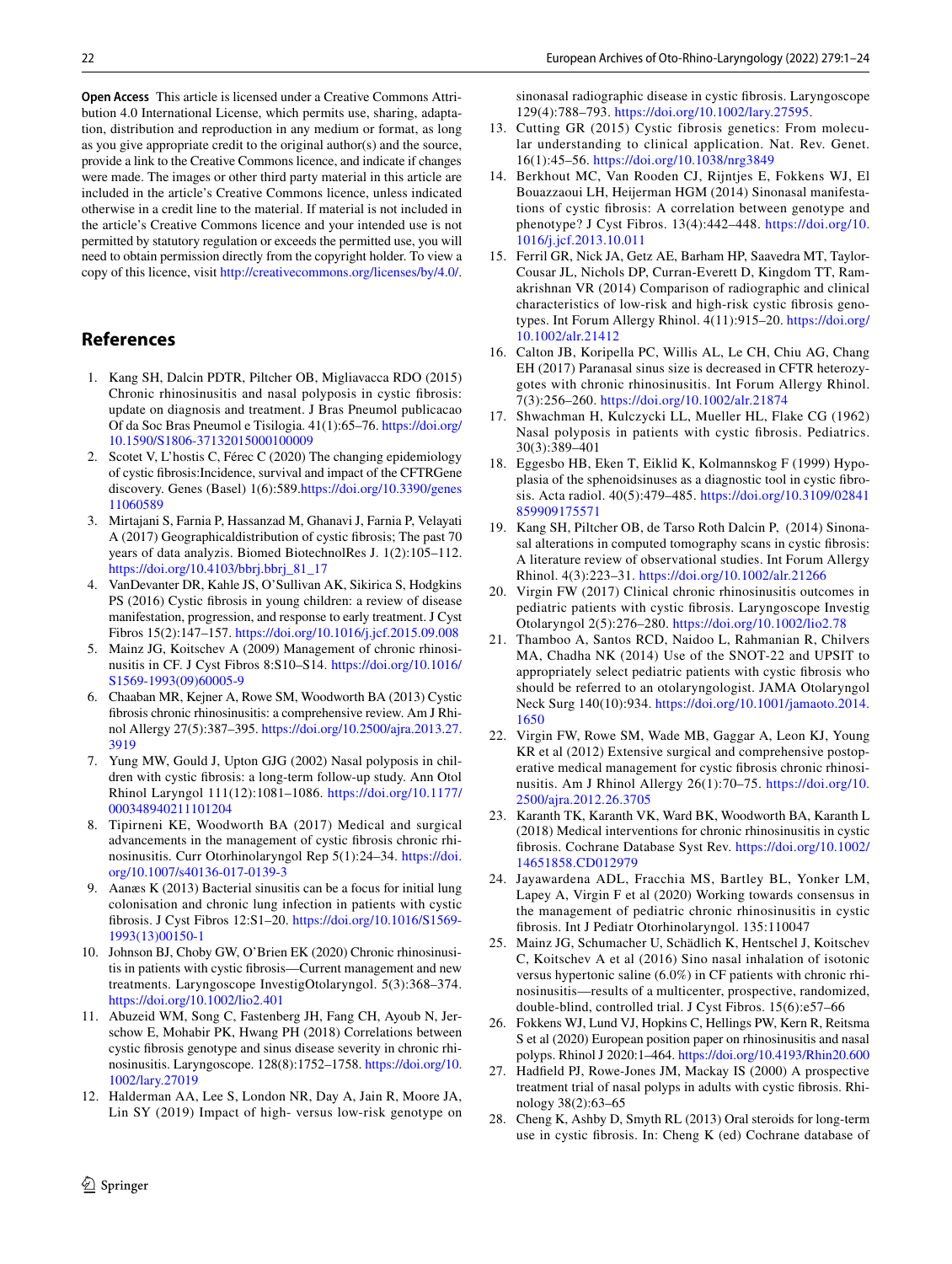systematic reviews. Wiley, Chichester. [https://doi.org/10.1002/](https://doi.org/10.1002/14651858.CD000407.pub3) [14651858.CD000407.pub3](https://doi.org/10.1002/14651858.CD000407.pub3)

- <span id="page-22-14"></span>29. Mainz JG, Koitschev A (2012) Pathogenesis and management of nasal polyposis in cystic fbrosis. Curr Allergy Asthma Rep 12(2):163–174.<https://doi.org/10.1007/s11882-012-0250-y>
- <span id="page-22-11"></span>30. Davidson TM, Murphy C, Mitchell M, Smith C, Light M (1995) Management of chronic sinusitis in cystic fbrosis. Laryngoscope 105(4):354–358. [https://doi.org/10.1288/00005537-19950](https://doi.org/10.1288/00005537-199504000-00002) [4000-00002](https://doi.org/10.1288/00005537-199504000-00002)
- <span id="page-22-12"></span>31. Mainz JG, Schaedlich K, Schien C, Michl R, Schelhorn-Neise P, Koitschev A et al (2014) Sinonasal inhalation of tobramycin vibrating aerosol in cystic fbrosis patients with upper airway *Pseudomonas aeruginosa* colonization: results of a randomized, double-blind, placebo-controlled pilot study. Drug Des Dev Ther. 8:209. <https://doi.org/10.2147/DDDT.S54064>
- <span id="page-22-15"></span>32. Tobramycin delivered by nebulized sonic aerosol for chronic rhinosinusitis treatment of cystic fbrosis patients (AVASMUC). 2020.<https://clinicaltrials.gov/ct2/show/NCT02888730>. Accessed 4 Aug 2020.
- <span id="page-22-13"></span>33. Aanaes K, von Buchwald C, Hjuler T, Skov M, Alanin M, Johansen HK (2013) The effect of sinus surgery with intensive follow-up on pathogenic sinus bacteria in patients with cystic fbrosis. Am J Rhinol Allergy 27(1):e1-4. [https://doi.org/10.2500/](https://doi.org/10.2500/ajra.2013.27.3829) [ajra.2013.27.3829](https://doi.org/10.2500/ajra.2013.27.3829)
- <span id="page-22-16"></span>34. Aztreonam aerosol to treat cystic fbrosis nasal disease. 2020. <https://clinicaltrials.gov/ct2/show/study/NCT02730793>. Accessed 4 June 2020.
- <span id="page-22-17"></span>35. Zimmermann P, Ziesenitz VC, Curtis N, Ritz N (2018) The immunomodulatory efects of macrolides—a systematic review of the underlying mechanisms. Front Immunol. [https://doi.org/10.3389/](https://doi.org/10.3389/fimmu.2018.00302/full) [fmmu.2018.00302/full](https://doi.org/10.3389/fimmu.2018.00302/full)
- <span id="page-22-18"></span>36. Southern KW, Barker PM, Solis-Moya A, Patel L (2012) Macrolide antibiotics for cystic fbrosis. Cochrane Database Syst Rev. <https://doi.org/10.1002/14651858.CD002203.pub4>
- <span id="page-22-19"></span>37. Oakley GM, Harvey RJ, Lund VJ (2017) The role of macrolides in chronic rhinosinusitis (CRSsNP and CRSwNP). Curr Allergy Asthma Rep 17(5):30.<https://doi.org/10.1007/s11882-017-0696-z>
- <span id="page-22-0"></span>38. Mainz JG, Schien C, Schiller I, Schädlich K, Koitschev A, Koitschev C et al (2014) Sinonasal inhalation of dornase alfa administered by vibrating aerosol to cystic fbrosis patients: a double-blind placebo-controlled cross-over trial. J Cyst Fibros 13(4):461–470
- <span id="page-22-20"></span>39. Mainz JG, Schiller I, Ritschel C, Mentzel H-J, Riethmüller J, Koitschev A et al (2011) Sinonasal inhalation of dornase alfa in CF: a double-blind placebo-controlled cross-over pilot trial. Auris Nasus Larynx 38(2):220–227
- <span id="page-22-1"></span>40. Cimmino M, Nardone M, Cavaliere M, Plantulli A, Sepe A, Esposito V et al (2005) Dornase alfa as postoperative therapy in cystic fbrosis sinonasal disease. Arch Otolaryngol Neck Surg 131(12):1097.<https://doi.org/10.1001/archotol.131.12.1097>
- <span id="page-22-2"></span>41. Raynor EM, Butler A, Guill M, Bent JP (2000) Nasally inhaled dornase alfa in the postoperative management of chronic sinusitis due to cystic fbrosis. Arch Otolaryngol Neck Surg 126(5):581. <https://doi.org/10.1001/archotol.126.5.581>
- <span id="page-22-3"></span>42. Martynova I, Karpova E, Kapranov N (2011) 383 Upper airway pathology in children with cystic fbrosis (CF). J Cyst Fibros 10:S98
- <span id="page-22-10"></span>43. Lindstrom DR, Conley SF, Splaingard ML, Gershan WM (2007) Ibuprofen therapy and nasal polyposis in cystic fbrosis patients. J Otolaryngol 36(05):309
- <span id="page-22-21"></span>44. Crosby DL, Adappa ND (2014) What is the optimal management of chronic rhinosinusitis in cystic fbrosis? Curr Opin Otolaryngol Head Neck Surg 22(1):42–46
- <span id="page-22-22"></span>45. Rymut SM, Kampman CM, Corey DA, Endres T, Cotton CU, Kelley TJ (2016) Ibuprofen regulation of microtubule dynamics

in cystic fbrosis epithelial cells. Am J Physiol Cell Mol Physiol 311(2):L317–L327.<https://doi.org/10.1152/ajplung.00126.2016>

- <span id="page-22-8"></span>46. McCormick J, Cho D-Y, Lampkin B, Richman J, Hathorne H, Rowe SM et al (2019) Ivacaftor improves rhinologic, psychologic, and sleep-related quality of life in G551D cystic fbrosis patients. Int Forum Allergy Rhinol 9(3):292–297. [https://doi.org/10.1002/](https://doi.org/10.1002/alr.22251) [alr.22251](https://doi.org/10.1002/alr.22251)
- <span id="page-22-4"></span>47. Chang EH, Tang XX, Shah VS, Launspach JL, Ernst SE, Hilkin B et al (2015) Medical reversal of chronic sinusitis in a cystic fbrosis patient with ivacaftor. Int Forum Allergy Rhinol 5(2):178–181. <https://doi.org/10.1002/alr.21440>
- <span id="page-22-5"></span>48. Vreede CL, Berkhout MC, Sprij AJ, Fokkens WJ, Heijerman HGM (2015) Ivacaftor and sinonasal pathology in a cystic fbrosis patient with genotype deltaF508/S1215N. J Cyst Fibros 14(3):412–413
- <span id="page-22-6"></span>49. Hayes D, McCoy KS, Sheikh SI (2014) Improvement of sinus disease in cystic fbrosis with ivacaftor therapy. Am J Respir Crit Care Med 190(4):468–468. [https://doi.org/10.1164/rccm.](https://doi.org/10.1164/rccm.201403-0595IM) [201403-0595IM](https://doi.org/10.1164/rccm.201403-0595IM)
- <span id="page-22-7"></span>50. Sheikh SI, Long FR, McCoy KS, Johnson T, Ryan-Wenger NA, Hayes D (2015) Ivacaftor improves appearance of sinus disease on computerised tomography in cystic fbrosis patients with G551D mutation. Clin Otolaryngol 40(1):16–21. [https://doi.org/10.1111/](https://doi.org/10.1111/coa.12310) [coa.12310](https://doi.org/10.1111/coa.12310)
- <span id="page-22-9"></span>51. Gostelie R, Stegeman I, Berkers G, Bittermann J, van der Drift IL, van Kipshagen PJ, de Groot K, de W, Speleman L, (2020) The impact of ivacaftor on sinonasal pathology in S1251N-mediated cystic fbrosis patients. PLoS One. 15(7): e0235638. [https://doi.](https://doi.org/10.1371/journal.pone.0235638) [org/10.1371/journal.pone.0235638](https://doi.org/10.1371/journal.pone.0235638)
- <span id="page-22-23"></span>52. Southern KW, Murphy J, Sinha IP, Nevitt SJ (2020) Corrector therapies (with or without potentiators) for people with cystic fibrosis with class II CFTR gene variants (most commonly F508del). Cochrane Database Syst. Rev. 12:CD010966. [https://](https://doi.org/10.1002/14651858.CD010966.pub3) [doi.org/10.1002/14651858.CD010966.pub3](https://doi.org/10.1002/14651858.CD010966.pub3)
- <span id="page-22-24"></span>53. Wainwright CE, Elborn JS, Ramsey BW, Marigowda G, Huang X, Cipolli M, Colombo C, Davies JC, De Boeck K, Flume PA, Konstan MW, McColley SA, McCoy K, McKone EF, Munck A, Ratjen F, Rowe SM, Waltz D, Boyle MP (2015) Lumacaftor-Ivacaftor in Patients with Cystic Fibrosis Homozygous for Phe508del CFTR. N Engl J Med. 373(3):220–31. [https://doi.org/10.1056/](https://doi.org/10.1056/nejmoa1409547) [nejmoa1409547](https://doi.org/10.1056/nejmoa1409547)
- <span id="page-22-25"></span>54. McColley SA, Konstan MW, Ramsey BW, Stuart Elborn J, Boyle MP, Wainwright CE, Waltz D, Vera-Llonch M, Marigowda G, Jiang JG, Rubin JL (2019) Lumacaftor/Ivacaftor reduces pulmonary exacerbations in patients irrespective of initial changes in FEV 1. J Cyst Fibros. 18(1):94–101. [https://doi.org/10.1016/j.jcf.](https://doi.org/10.1016/j.jcf.2018.07.011) [2018.07.011](https://doi.org/10.1016/j.jcf.2018.07.011)
- <span id="page-22-26"></span>55. Rowe SM, McColley SA, Rietschel E, Li X, Bell SC, Konstan MW, Marigowda G, Waltz D, Boyle MP (2017) Lumacaftor/ivacaftor treatment of patients with cystic fbrosis heterozygous for F508del-CFTR. Ann Am Thorac Soc. 4(2):213–219. [https://doi.](https://doi.org/10.1513/AnnalsATS.201609-689OC) [org/10.1513/AnnalsATS.201609-689OC](https://doi.org/10.1513/AnnalsATS.201609-689OC)
- <span id="page-22-27"></span>56. Taylor-Cousar JL, Munck A, McKone EF, van der Ent CK, Moeller A, Simard C, Wang LT, Ingenito EP, McKee C, Lu Y, Lekstrom-Himes J, Elborn JS (2017) Tezacaftor-Ivacaftor in Patients with Cystic Fibrosis Homozygous for Phe508del. N Engl J Med. 377(21):2013–2023. <https://doi.org/10.1056/nejmoa1709846>
- <span id="page-22-28"></span>57. Rowe SM, Daines C, Ringshausen FC, Kerem E, Wilson J, Tullis E, Nair N, Simard C, Han L, Ingenito EP, McKee C, Lekstrom-Himes J, Davies JC (2017) Tezacaftor-Ivacaftor in Residual-Function Heterozygotes with Cystic Fibrosis. N Engl J Med. 377(21):2024–2035. <https://doi.org/10.1056/nejmoa1709847>
- <span id="page-22-29"></span>58. Keating D, Marigowda G, Burr L, Daines C, Mall MA, McKone EF, Ramsey BW, Rowe SM, Sass LA, Tullis E, McKee CM, Moskowitz SM, Robertson S, Savage J, Simard C, Van Goor F, Waltz D, Xuan F, Young T, Taylor-Cousar JL (2018)